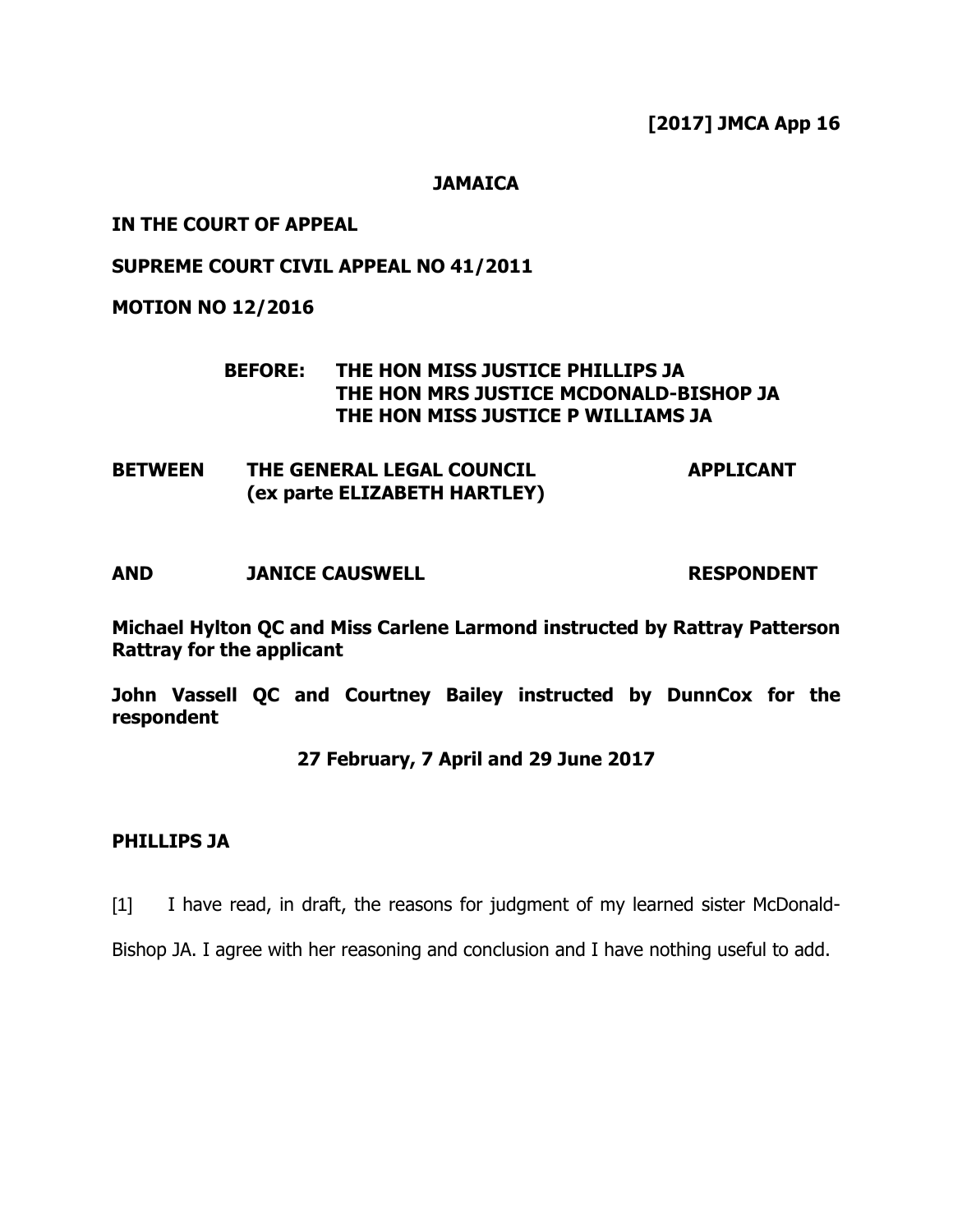#### **MCDONALD-BISHOP JA**

[2] This is a notice of motion brought by the applicant, the General Legal Council, for conditional leave to appeal to Her Majesty in Council from the decision and order of the court made on 15 July 2016 in favour of the respondent, Janice Causwell. The respondent had brought an appeal from a decision of the applicant's Disciplinary Committee ("the Committee") made on 3 February 2011, during the course of the hearing of disciplinary proceedings instituted against her at the instance of Mrs Elizabeth Hartley who filed a complaint to the applicant on 21 March 2002. The appeal was allowed and the decision of the Committee was set aside with costs to the respondent.

[3] On 27 February 2017, we heard the arguments of counsel on the motion and on 7 April, we gave our decision as follows:

> "The motion for conditional leave to appeal to Her Majesty in Council, filed by the applicant on 2 August 2016, is refused with costs to the respondent to be agreed or taxed."

We promised then to produce written reasons for the decision at a later date. This is in fulfilment of that promise.

## **The motion**

[4] The leave to appeal to Her Majesty in Council was sought pursuant to section 3 of the Jamaica (Procedure in Appeals to Privy Council) Order in Council 1962, and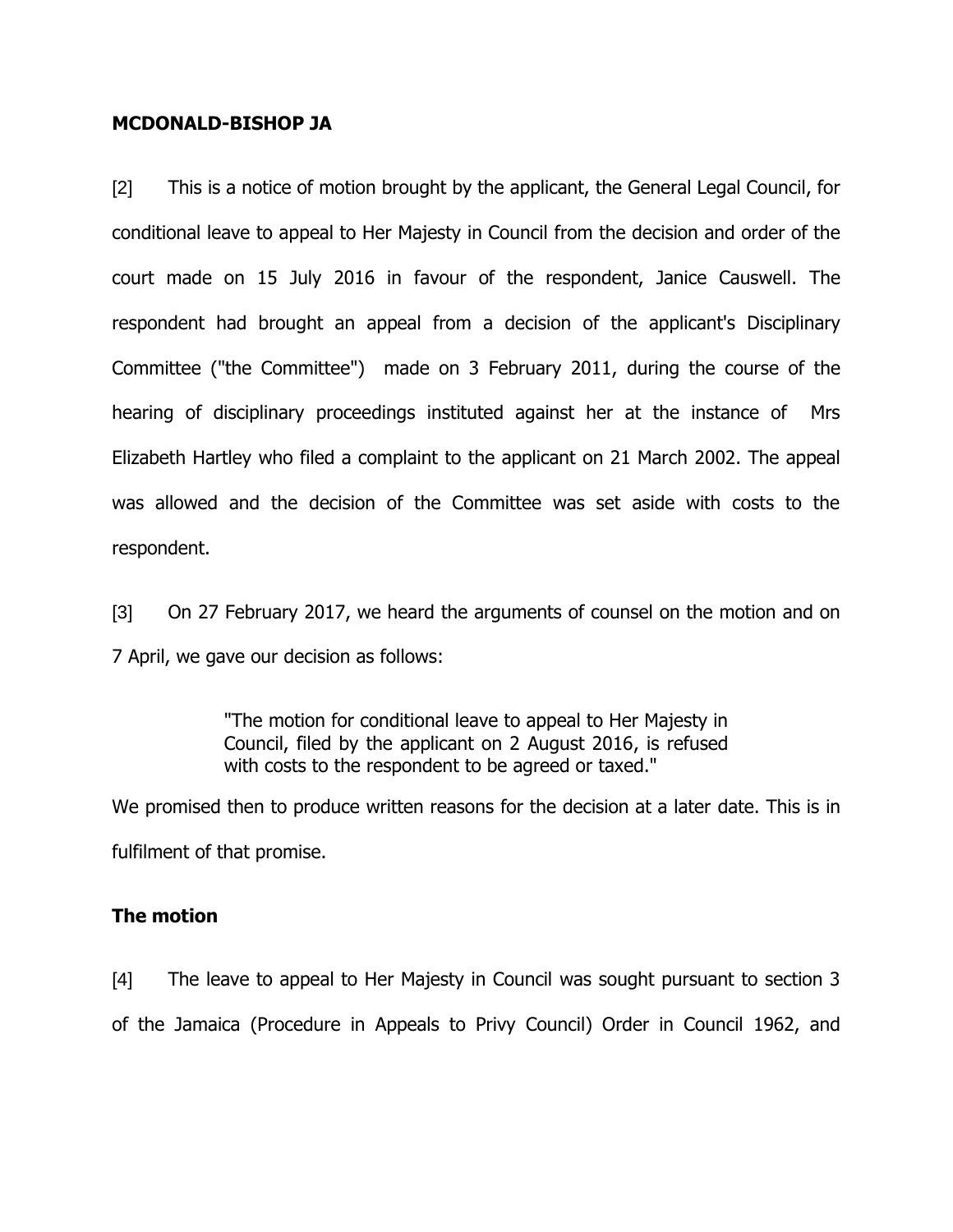section 110(2)(a) of the Constitution of Jamaica ("the Constitution"). By way of reminder, section 110(2)(a) of the Constitution reads:

> "(2) An appeal shall lie from decisions of the Court of Appeal to Her Majesty in Council with the leave of the Court of Appeal in the following cases-

> (a) where in the opinion of the Court of Appeal the question involved in the appeal is one that, by reason of its great general or public importance or otherwise, ought to be submitted to Her Majesty in Council, decisions in any civil proceedings; ..."

[5] The motion was supported by the affidavit of Allan S Wood QC, chairman of the applicant, sworn to on 29 July 2016. Mr Wood deponed that the questions that are involved in the appeal concern the nature of disciplinary proceedings and the interpretation of the provisions of the Legal Profession Act ("the LPA") as it relates to the categories of persons by whom complaints can be filed and pursued. He identified four questions, which he said he "verily" believes that by reason of their great general or public importance or otherwise, ought to be submitted to Her Majesty in Council. The questions are:

- "a. Whether disciplinary proceedings are of such a nature that as a matter of public law the doctrine of ratification that would have applied to proceedings in private law is inapplicable.
- b. Whether disciplinary proceedings before the Disciplinary Committee of the General Legal Council are quasi criminal in nature so that public law does not permit ratification of the proceedings.
- c. Is the requirement to meet the criminal standard of proof in the substantive disposal of disciplinary proceedings: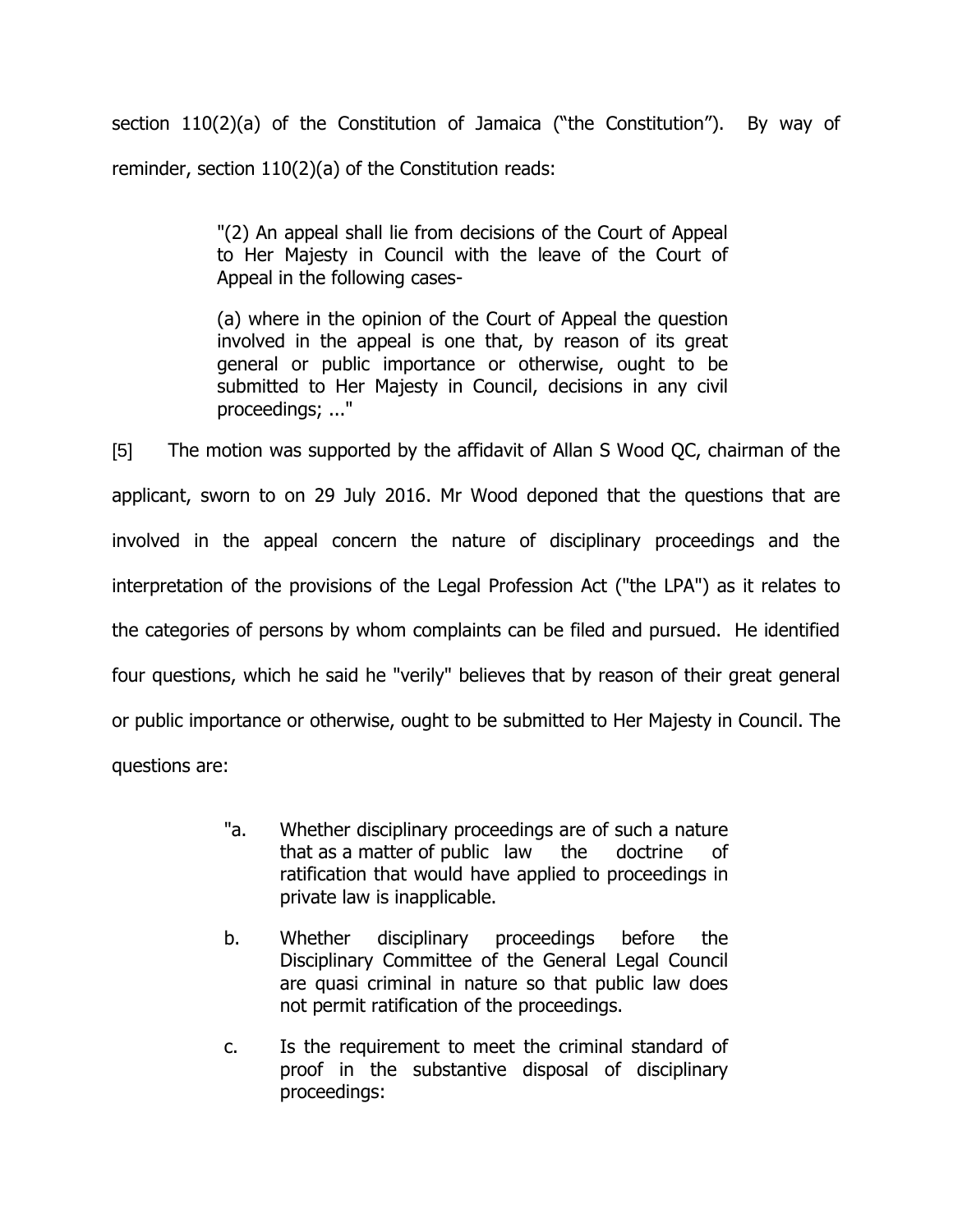- i. a factor to consider in determining whether a flaw in the commencement of those proceedings is capable of being cured?
- ii. a sufficient basis on which to conclude that those proceedings are criminal in nature or are not civil?
- d. Whether the finding of the Court of Appeal that disciplinary proceedings **'are clearly distinguishable from ordinary civil proceedings'** is consistent with or is a departure from the conclusion of the Judicial Committee in **General Legal Council ex parte Basil Whitter (at the instance of Monica Whitter) v Barrington Earl Frankson** [2006] UKPC 42."

[6] The fundamental issue which arose for consideration on this motion, therefore, was whether the questions identified by Mr Wood, as arising from the decision of this court, have satisfied the criterion of being of "great general or public importance or otherwise" for conditional leave to be granted for an appeal to be made to Her Majesty in Council.

# **The background**

[7] It is considered useful to provide an insight into the circumstances that have led to the filing of the motion. For a much greater appreciation of the circumstances leading to these proceedings, attention is directed to the factual background comprehensively set out by Phillips JA at paragraphs [2]- [25] in the judgment of the court in **Janice Causwell v The General Legal Council** (**ex parte ELIZABETH HARTLEY**) [2016] JMCA Civ 42. For present purposes, however, a synopsis of the salient facts will suffice.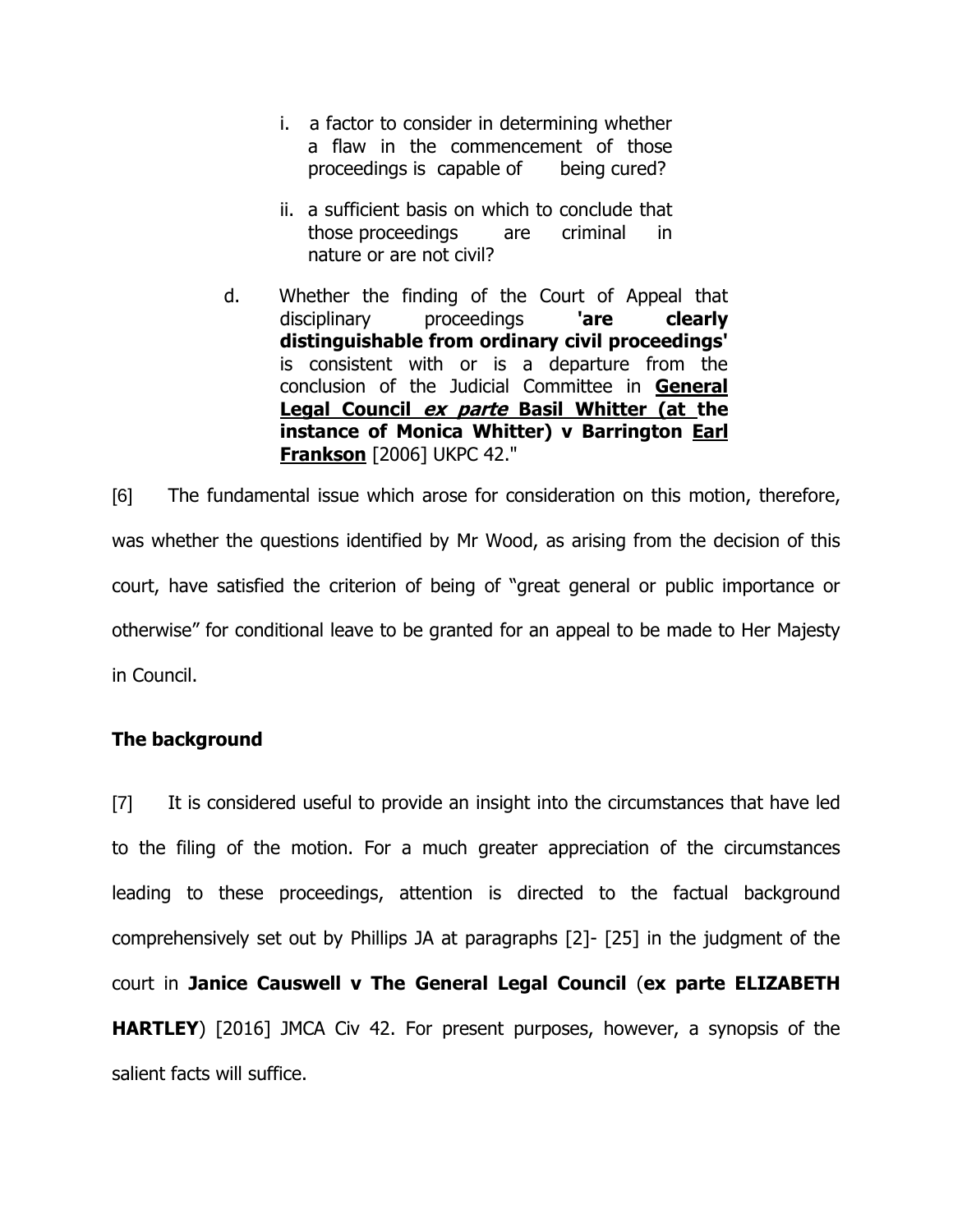[8] The facts are as follows: The respondent is an attorney-at-law and was at all material times a partner in the firm of attorneys-at-law, DunnCox. Disciplinary proceedings were instituted against her by the applicant on the basis of a complaint of professional misconduct made by Mrs Elizabeth Hartley on 20 March 2002. The affidavit of Mrs Hartley in support of the complaint stated that she was acting as agent for Mr Lester deCordova, who was the client of the respondent but who lived overseas. Mrs Hartley had been dealing with the respondent on behalf of Mr deCordova in relation to an application for grant of probate in the estate of his late father, Mr Altamont deCordova. In her affidavit, Mrs Hartley set out the facts constituting the basis of the complaint against the appellant. Subsequent to the filing of the complaint, the respondent, on 5 May 2003, communicated with Mr deCordova concerning developments in his matter and made certain requests of him in order for the matter to proceed in the light of those new developments. She also referred to earlier correspondence to Mr deCordova dated 19 May 2000, in which she had indicated that the firm no longer wished to act for him in circumstances in which they no longer enjoyed his confidence.

[9] On 5 March 2004, Mr deCordova, by letter, sought to remind the respondent that he had previously informed her that Mrs Hartley was acting on his behalf and had his full confidence. He queried why the respondent had written to him and not Mrs Hartley and he instructed the respondent to communicate with Mrs Hartley and their attorneyat-law, Miss Aisha Mulendwe, who was acting for him in respect of the complaint to the applicant and that they would inform her what was to be done. He ended the letter by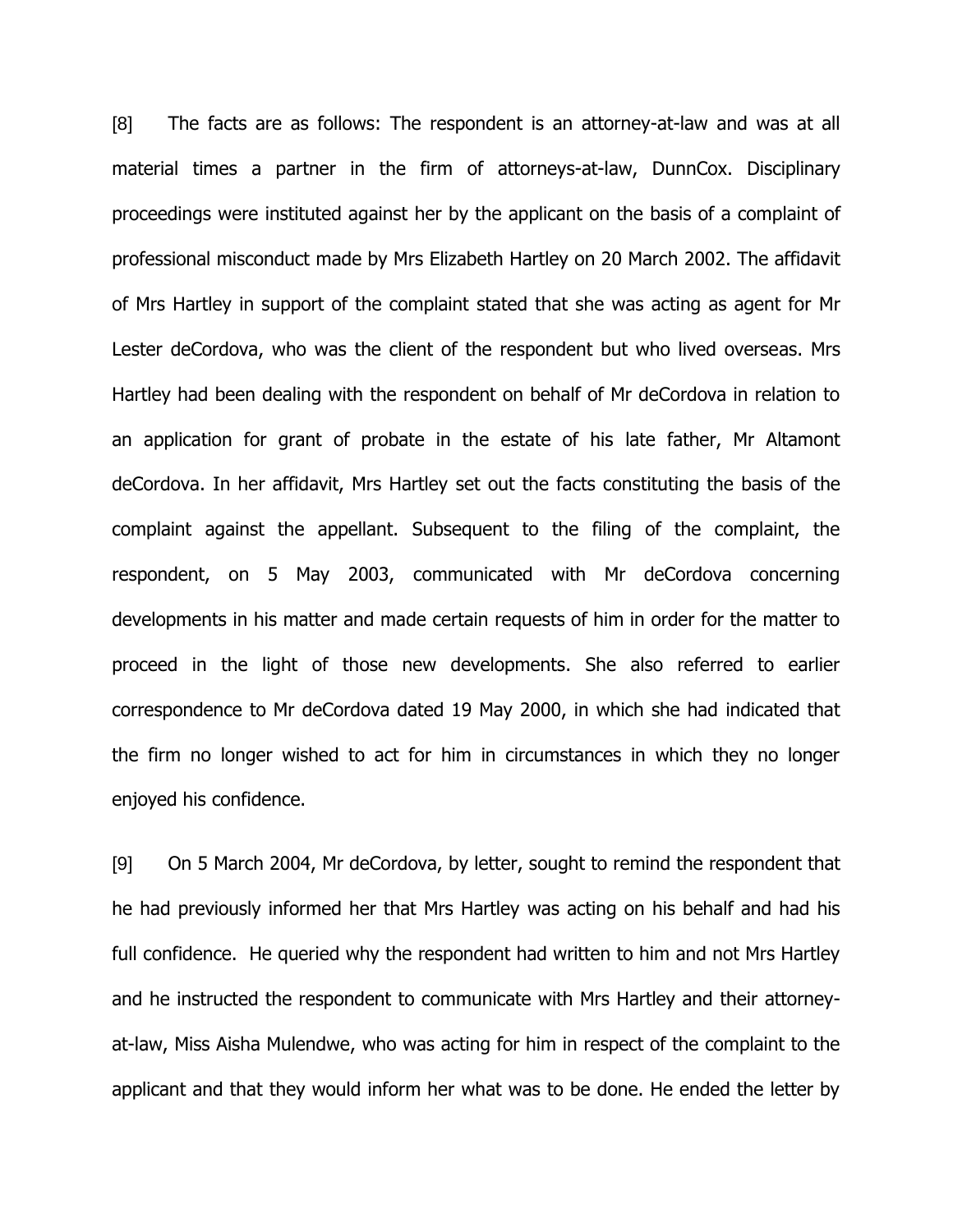instructing the respondent to write to Mrs Hartley and Miss Mulendwe and not to write to him again.

[10] On 29 November 2004, Mr deCordova wrote to the respondent again, reprimanding her for communicating with him directly and ignoring Mrs Hartley, who he said was his appointed agent. He then indicated to the respondent that he was copying the applicant on the letter "so that they can be further informed of [the respondent's] persistent unprofessional conduct".

[11] On 12 September 2006, Mrs Hartley collected the file relating to Mr deCordova's matter from the respondent and DunnCox.

[12] On 29 March 2008, the disciplinary hearing before the Committee commenced and Mrs Hartley was cross-examined. The matter was adjourned and at the resumption of the hearing on 10 April 2010, Mr Vassell QC, representing the respondent at the hearing, made a query as to whether the panel had been provided with the authority by Mrs Hartley to make the complaint. He took a preliminary objection on the basis that there was no evidence that the agency of Mrs Hartley to lay the complaint existed at the material time. It was established as an incontrovertible fact, following the evidence of Mrs Hartley and the production of a power of attorney given by Mr deCordova to Mrs Hartley, that at the time Mrs Hartley had filed the complaint against the respondent, she did not have the authority of Mr deCordova to do so.

[13] The hearing continued until 6 November 2010 and on 3 February 2011, the Committee ruled on the preliminary point. It held that the preliminary point failed. The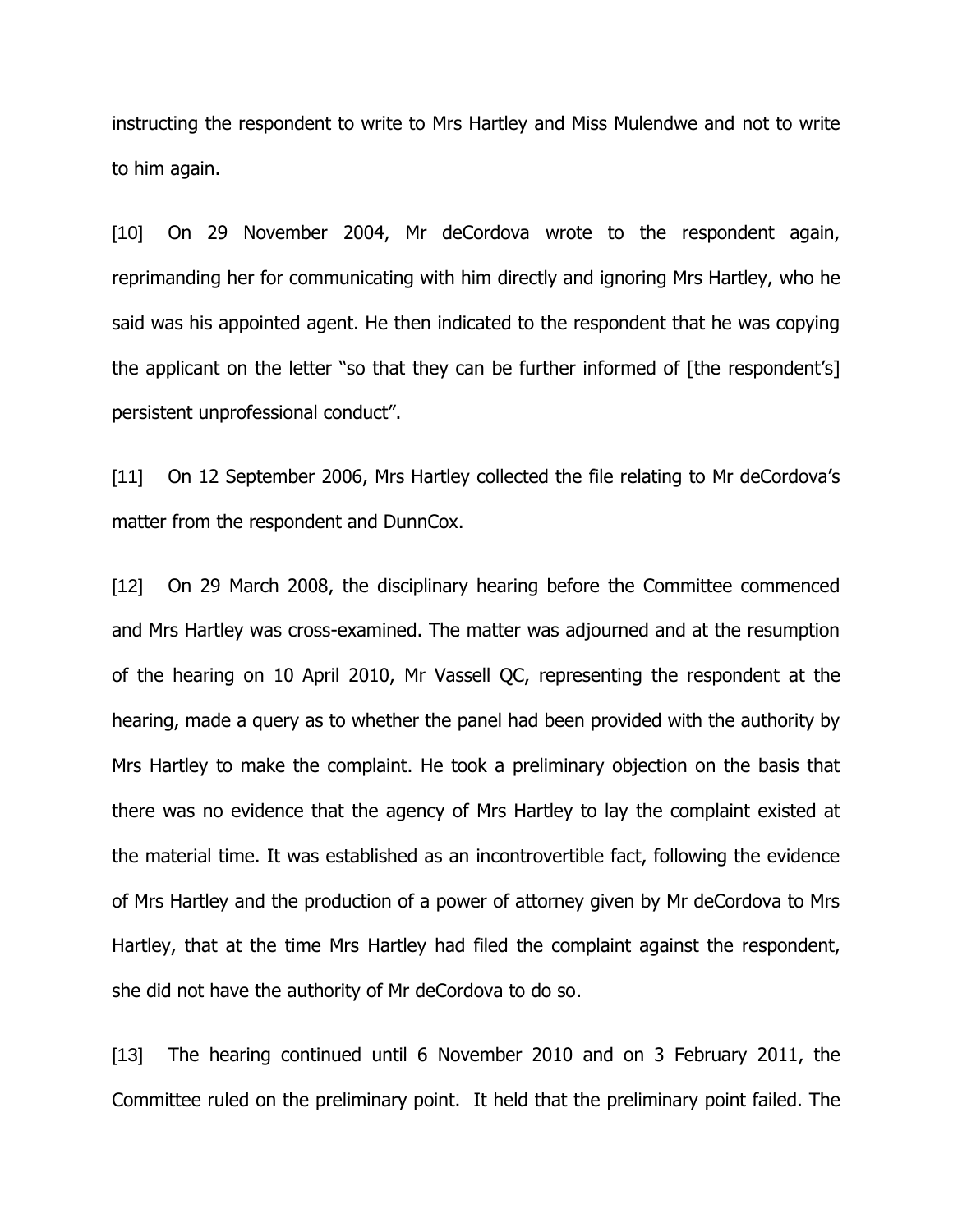Committee, after reviewing the law on agency and ratification, the provisions of section 12 of the LPA, and the relevant dicta from several authorities, opined that although there was no evidence to support the position that Mrs Hartley had been authorised by Mr deCordova to bring the complaint at the time it was laid, Mr deCordova by the two letters he had written in March and November 2004, had ratified the conduct of Mrs Hartley in filing and pursuing the complaint and so, the proceedings before it were not a nullity. The Committee ruled that the hearing should continue.

[14] The gravamen of the Committee's opinion was recorded as follows at paragraph

15 of the decision (reproduced at paragraph [23] of the judgment of this court in

## **Janice Causwell v The General Legal Council**):

"If an aggrieved person can authorize someone else to bring a complaint against an Attorney on his behalf and the actual aggrieved person could have lawfully brought the claim, we cannot see why an authority given after the complaint is laid cannot ratify the agency. Ratification relates back to the very unauthorised act of the agent. The filing of a complaint against an Attorney under the **Legal Profession Act** is similar to filing suit as in the case of **Danish Mercantile** where the Solicitor had no authority to file suit. It is not in the nature of a criminal offence which can never be made right and therefore must be a true nullity, but more akin to a civil action which can be made good as was recognised by Kelly C.B. in **Brook v Hook** supra when he distinguished a criminal offence from a civil act and stated that a civil act was **'capable of being made good by subsequent recognition or declaration; but no authority is to be found that an act which is itself a criminal offence is capable of ratification.' (page 100).** From this statement it can be inferred that civil acts can be subsequently ratified unlike criminal acts which by its various nature could never be made acceptable by ratification. In the same case Martin J., who gave the dissenting judgment, made an important observation which we adopt and which is that: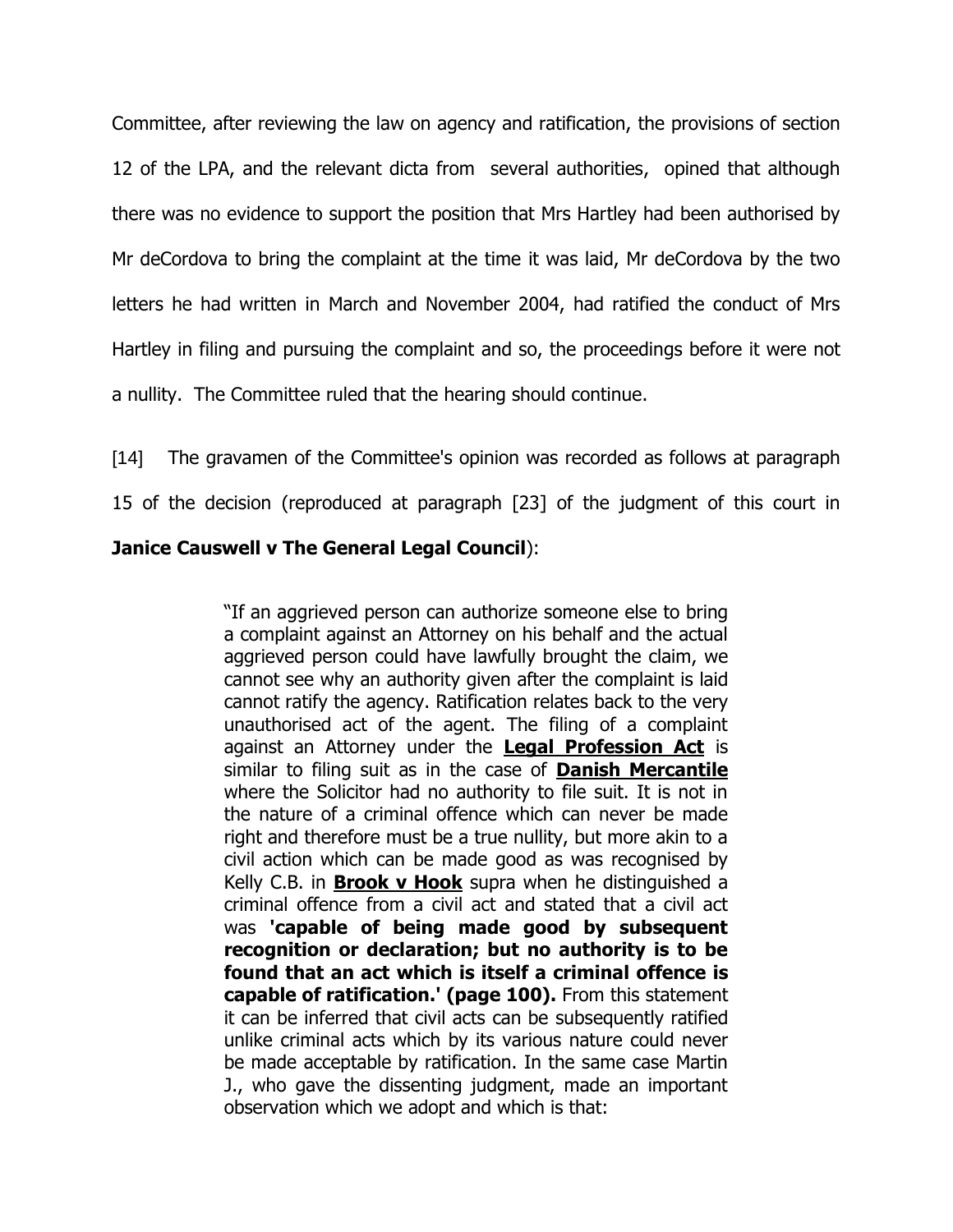**'if a contract be void upon the ground of it being of itself and in its own nature illegal and void, no ratification of it by the party in whose name it was made by another will render it a valid contract; but if a contract be void upon the ground that the party who made it in the name of another had no authority to make it, this is the very thing which the ratification cures and to which the maxim applies omnis ratihabitio retrot rahitur et mandato a equiparature.'**

**No words can be more expressive. The ratification is dragged back as it were, and is made equipollent to a prior command.**" (Emphasis as stated in the decision)

# **The respondent's appeal from the decision of the Committee**

[15] The respondent appealed against that decision on four grounds but only three

were pursued at the hearing. The three grounds were:

- "i. The learned panel erred in failing to appreciate the difference between cases where a principal's authority is required by an agent in order to validly initiate disciplinary proceedings under the Legal Profession Act, and cases where that authority is required to commence *inter partes* civil proceedings.
- ii. The learned panel accordingly fell into error by applying cases from the general Law of Contract, and cases in relation to the commencement of civil actions to the facts of the present case, in determining the question whether the unauthorized initiation of disciplinary proceedings by the Complainant could be subsequently ratified, and in so doing failed to properly consider and recognize that the present case involves the initiation of disciplinary proceedings pursuant to a limited statutory power conferred by section 12 of the Legal [Profession] Act.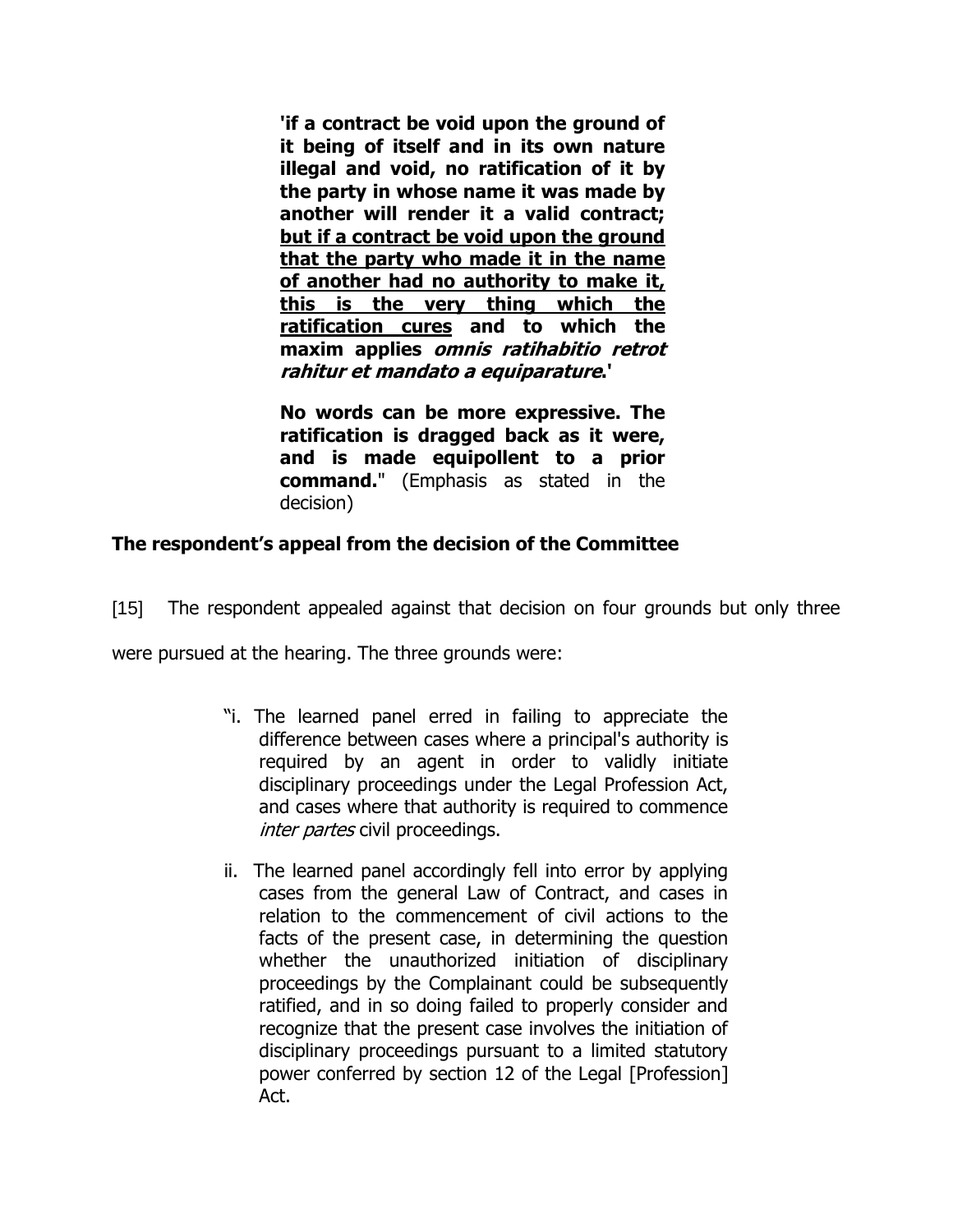iii. The learned members of the panel erred in forming the view that only a criminal act, which can never be made right and / or made acceptable by ratification and is therefore a true nullity, could not be subsequently ratified."

[16] Phillips JA, with whom the other members of the court (Sinclair-Haynes and P Williams JJA) agreed, distilled three questions at paragraph [27] of the judgment that she saw as constituting the real questions in controversy between the parties. The three questions are as follows:

- "1. Can a complaint initiated by an agent in respect of disciplinary proceedings under section 12 of [the] LPA be subsequently ratified by the principal, if commenced without the principal's authority?
- 2. Would the position be the same or different if the action were commenced without the principal's authority in *inter partes* civil proceedings? and
- 3. Is it only a criminal act which can never be made right, and which is not therefore amenable to ratification that is a nullity?"

[17] At paragraph [47], Phillips JA set out the crux of the issue between the parties in

these terms:

"As indicated, in my view the real question of controversy between the parties is set out in paragraph [27] herein. In short- Was the complaint a nullity? Can it be subsequently ratified?"

[18] Further at paragraph [54], she again stated:

"The real question therefore is whether the application which was filed by Mrs Hartley, without any mention of her acting as the agent of the client, Mr deCordova, with its accompanying affidavit, which did mention that she was so acting, both having been filed without authority at the time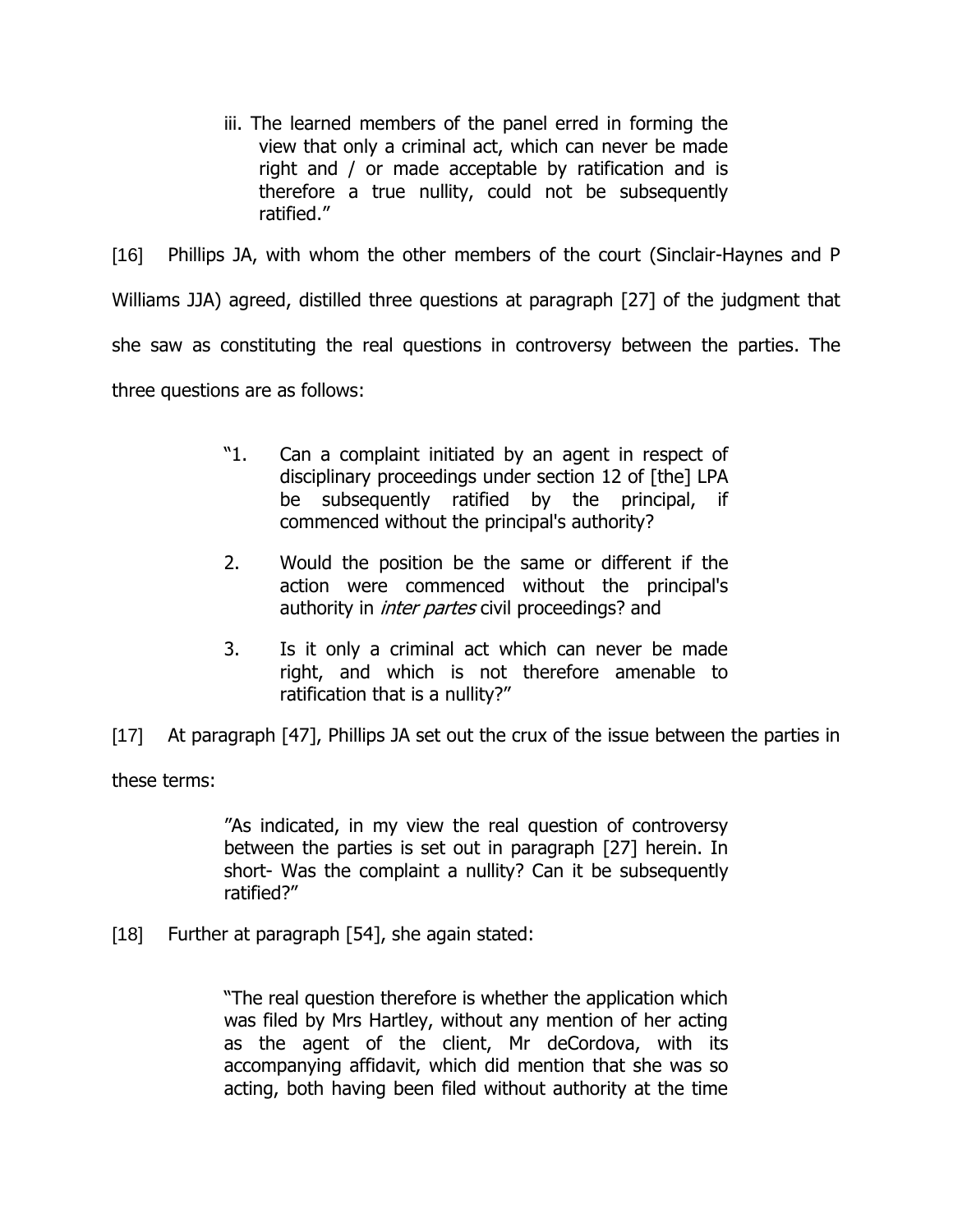of filing, were simply void, and a nullity, to which life could not be given by ratification."

[19] Having treated exhaustively with the submissions of counsel, the provisions of section 12 of the LPA, and various authorities, to include: **General Legal Council ex parte Basil Whitter (at the instance of Monica Whitter) v Barrington Earl Frankson** [2006] UKPC 42; **Bowyer, Philpott & Payne Limited v Mather** [1919] 1 KB 419; **Re Pritchard (deceased)** [1963] 1 All ER 873; **Leymon Strachan v The Gleaner Company Limited and another** [2005] UKPC 33; **Right d Fisher, Nash and Hyrons v Cuthell** (1804) 5 East 491; **Shanks v Central Regional Council** (1987) SLT 410; and **Danish Mercantile Co Ltd and others v Beaumont and another** [1951] Ch 680, Phillips JA opined that the Committee erred in concluding that in the circumstances of the case the complaint could be later ratified, having been commenced unauthorisedly (paragraph [67] of the judgment).

[20] Phillips JA, having extracted the issues that required resolution, concluded that the *rationes decidendi* of the four cases relied on by Mr Vassell for the respondent, were dispositive of the appeal. Those cases were **Bowyer, Philpott & Payne Limited v Mather**; **Re Pritchard**; **Right v Cuthell** and **Shanks v Central Regional Council**.

[21] She then provided the *ratio decidendi* of the instant case at paragraph  $[65]$  in these terms:

> "[65] So, in keeping with these authorities, as Mrs Hartley is not an aggrieved person, she could not therefore lay a complaint under section 12 of the LPA. Filing the complaint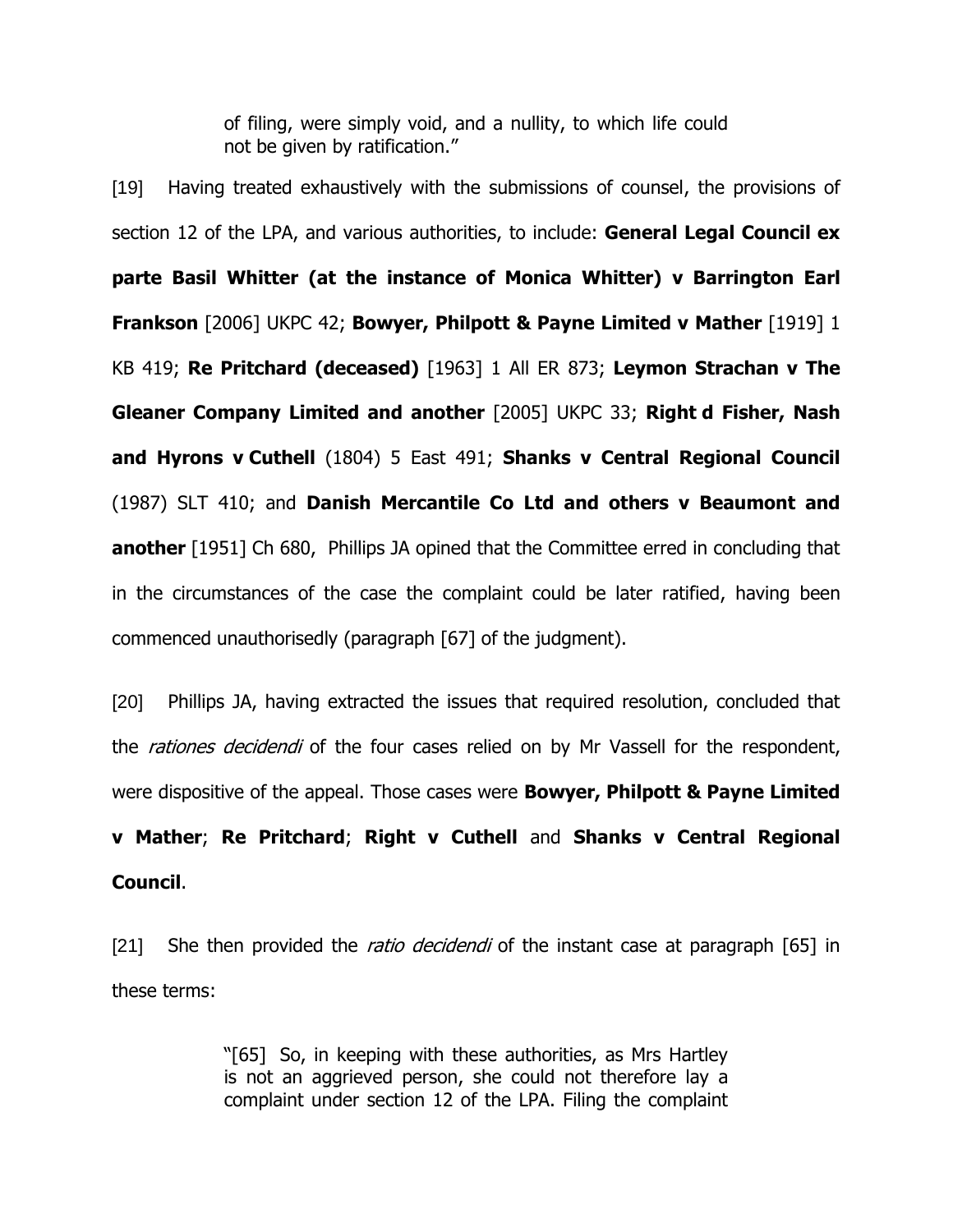as she did, would result in the proceedings being as though they had never been started at all due to a fundamental defect in issuing the application, namely, it had not complied with the category of persons that could lay the complaint. Thus, even if the proceedings appeared to have been duly issued, they would fail as having been in breach of a statutory requirement, Mrs Hartley not being an aggrieved person as stated aforesaid, and there being no evidence that she had the authority to act as agent at the time of the issuing of the complaint, which the respondent cannot deny as a fact. The proceedings would therefore be a nullity as described by Upjohn LJ in **Re Pritchard**, and the subsequent letters could not cure the defect."

[22] She then continued at paragraph [66]:

"[66] The eminent author and professor of law, Edwin Peel, at Fellow of Keble College, Oxford, in his text "The Law of Contract,"  $13<sup>th</sup>$  edition, paragraph, 16-049, made this statement on the subject:

> 'Although ratification is not confined to lawful acts, an act which is simply void in law cannot be validated by ratification. Similarly, a principal cannot become liable if the unauthorised contract is prohibited by statute: "life cannot be given by ratification to prohibited transactions". This is an additional reason for saying that a forgery cannot be ratified.'

The proceedings therefore, before the Committee are clearly distinguishable from ordinary civil proceedings and are governed specifically by the LPA and in fact matters before the Committee require the criminal standard of proof (see **Campbell v Hamlet** [2005] UKPC 19). I accept that if they were civil proceedings simpliciter, then an unauthorised act could be subsequently ratified, and if it were possible in the instant case it would have related back to the date of filing, and embraced the prima facie decision which had been made later. However, I am not of that view, and based on all that I have stated, the proceedings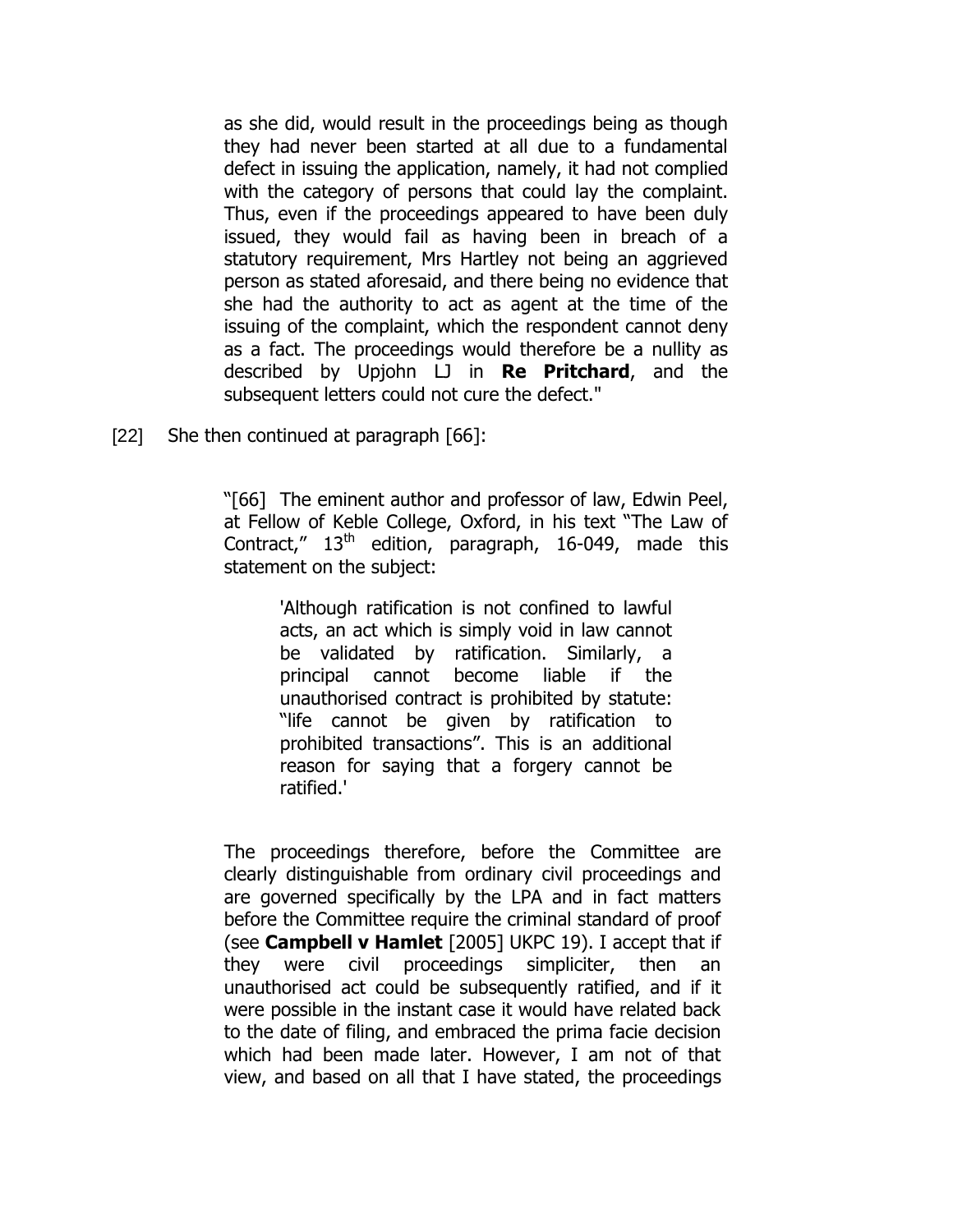were void as initiated and therefore ineffectual ab initio, and could not be subsequently ratified."

[23] The fundamental plank or the heart of the decision of the court was that the complaint from the very outset was a nullity, it being commenced by an unauthorised person under the LPA and, therefore, as a nullity, it could not have been subsequently ratified.

#### **The applicant's contention**

[24] The major aspects of the applicant's contention in support of the motion for leave to appeal to Her Majesty in Council may be summarised thus:

- i. The issues involved in the questions to be submitted to Her Majesty in Council are of great general or public importance because they raise important questions of law that affect the rights of persons other than the parties to this appeal. See **Rosh Marketing Limited v Capital Solutions Limited** (unreported), Court of Appeal, Jamaica, Supreme Court Civil Appeal No 63/2008, judgment delivered 10 December 2009.
- ii. The applicant is an entity with statutory authority and responsibility to discipline attorneys-at-law. The answers to the questions raised on this appeal will apply to every other disciplinary proceeding. Few issues can be more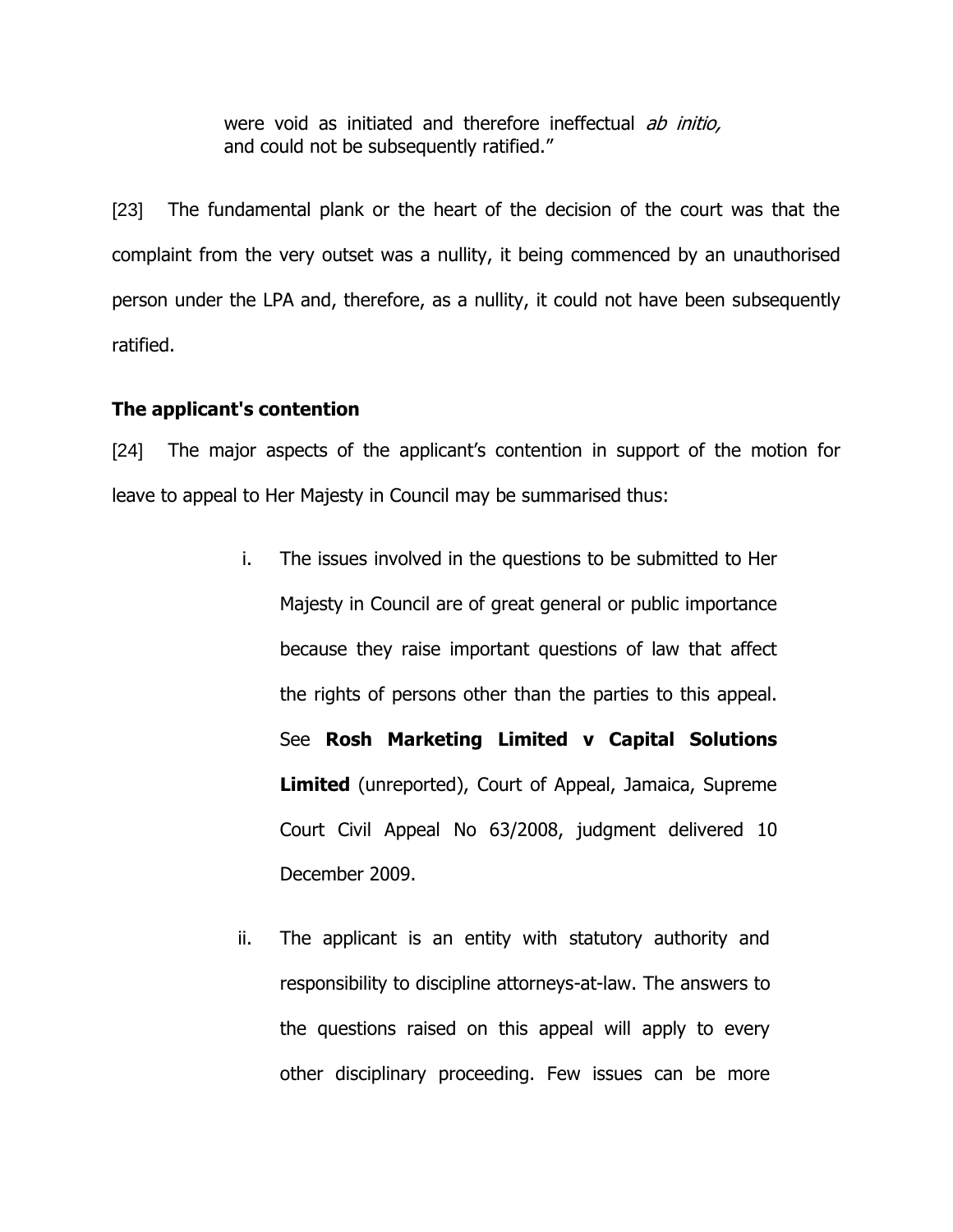important than the nature of disciplinary proceedings. The resolution of this appeal will require a consideration of both the extent to which public law or private law principles apply, and the consequence of disciplinary proceedings being "*quasi* criminal" in nature. The answers will plainly affect the rights of other complainants and attorneys-at-law.

iii. The issues are of great general and public importance because this is the first time these specific questions have been judicially considered. Neither party in this appeal was able to direct the court's attention to a previous decision by a Jamaican court or, indeed, any court on these issues vis-à-vis disciplinary proceedings. The issue in this case took a novel shape when one looks at the four cases relied on by the respondent. None involved a disciplinary proceeding and none was tried under the rubric of "quasicriminal". The parties and the court were forced to reason by analogy and reference to cases dealing with different legislation and circumstances. It is therefore a new question being decided by the court for the first time and there is lack of direct authority to guide the court.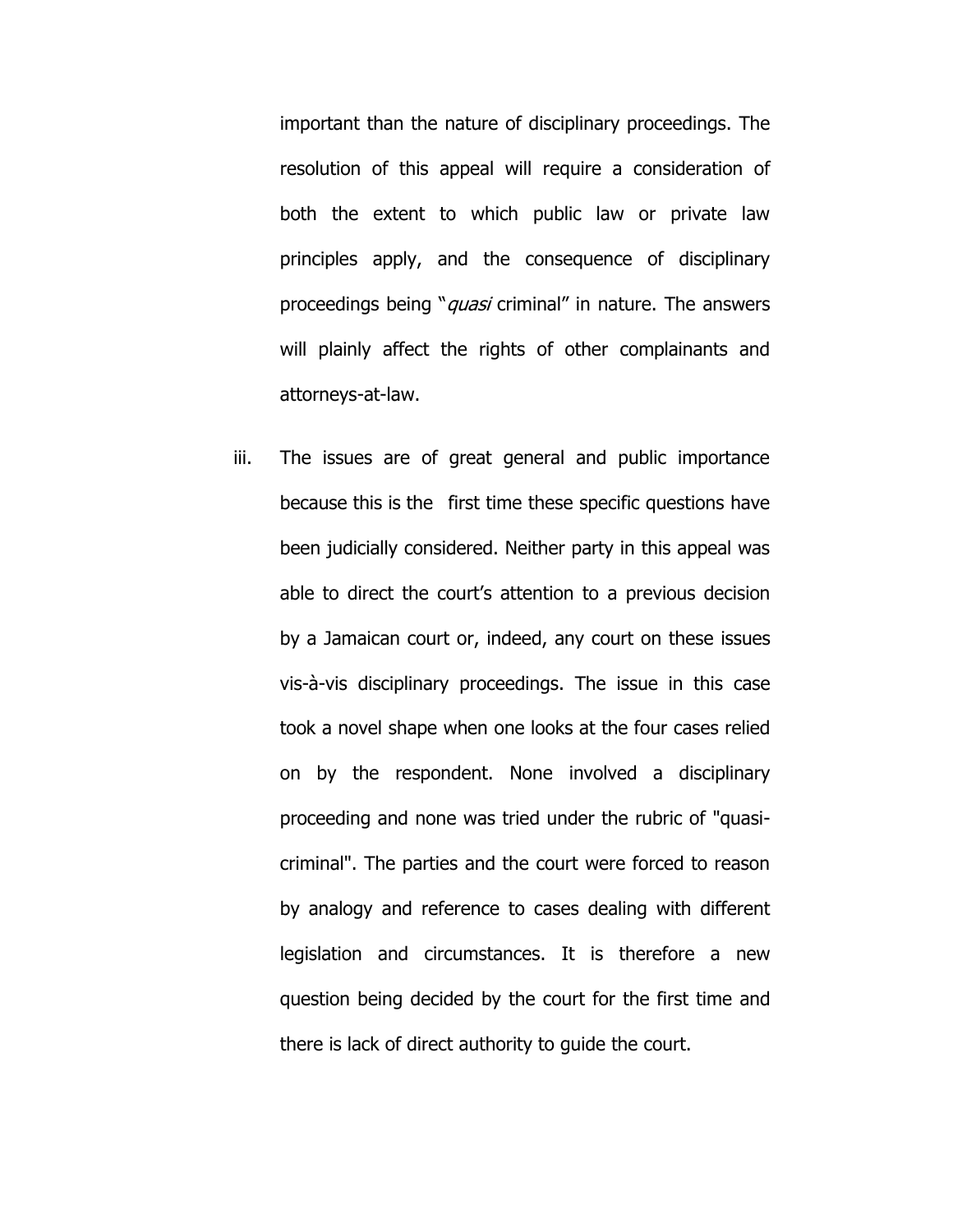- iv. In **Vehicles and Supplies Limited and another v The Minister of Foreign Affairs, Trade and Industry** (1989) 26 JLR 390, this court granted leave to appeal to her Majesty in Council for a similar reason. Rowe P, speaking for the court, formed the view that since the statutory provision in that case was being interpreted for the first time and so no authority existed, the grant of leave to appeal to Her Majesty in Council was justifiable. Rowe P's reasoning in **Vehicles and Supplies** is equally applicable to the instant case and so the court should grant leave on this basis.
- v. Even if the court does not accept that these issues are of great general or public importance, the court should still grant leave to appeal to Her Majesty in Council under the "or otherwise" rubric of section 110(2)(a). The case would fall within this provision because the decision of the court, although it is technically interlocutory, is final, in that, the court has declared that the proceedings were void ab initio. The decision would therefore be "conclusive of the action". The issues also require a definitive statement of law from Her Majesty in Council, the highest judicial authority. See dicta of Downer JA and Wolfe JA (as he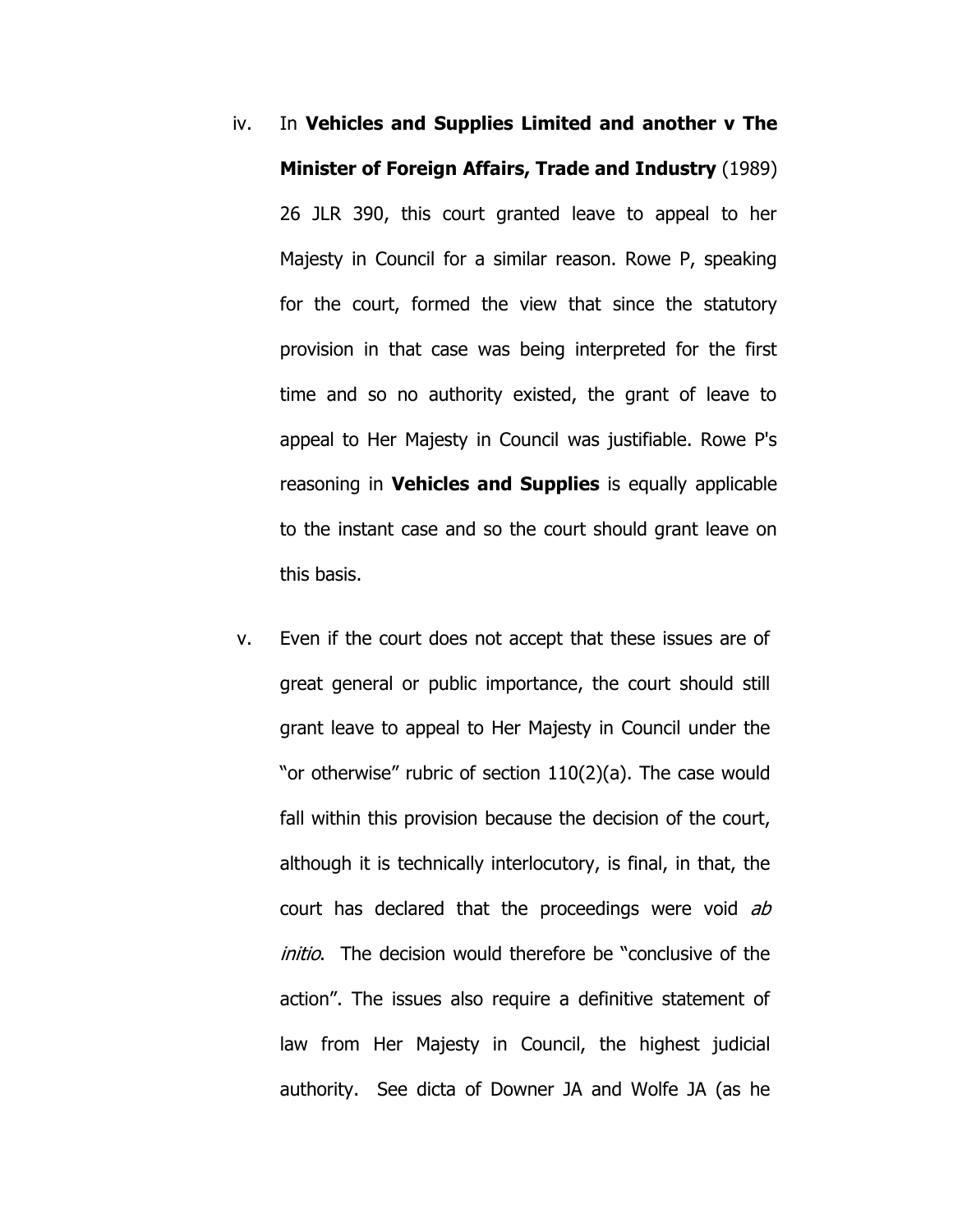then was) in **Olasemo v Barnett Limited** (1995) 51 WIR 191.

vi. The statutory requirements for conditional leave to Her Majesty in Council are satisfied by the applicants on both limbs. Accordingly, the motion should be granted.

#### **The respondent's response**

[25] The respondent strongly opposed the motion, and relied on her affidavit sworn to on 29 July 2016. She contended, through learned Queen's Counsel, Mr Vassell, as follows:

- i. The questions involved in the proposed appeal do not raise difficult questions of law or questions in relation to which there could be serious debate before Her Majesty in Council. As such, they are of no great general or public importance. Also, no ground exists to grant leave on the basis of the "or otherwise" rubric in the section.
- ii. The court identified the issues that were before it on appeal and deploying relevant authorities answered these questions in a way which was clear and correct and as such could not reasonably be the subject of controversy on a further appeal.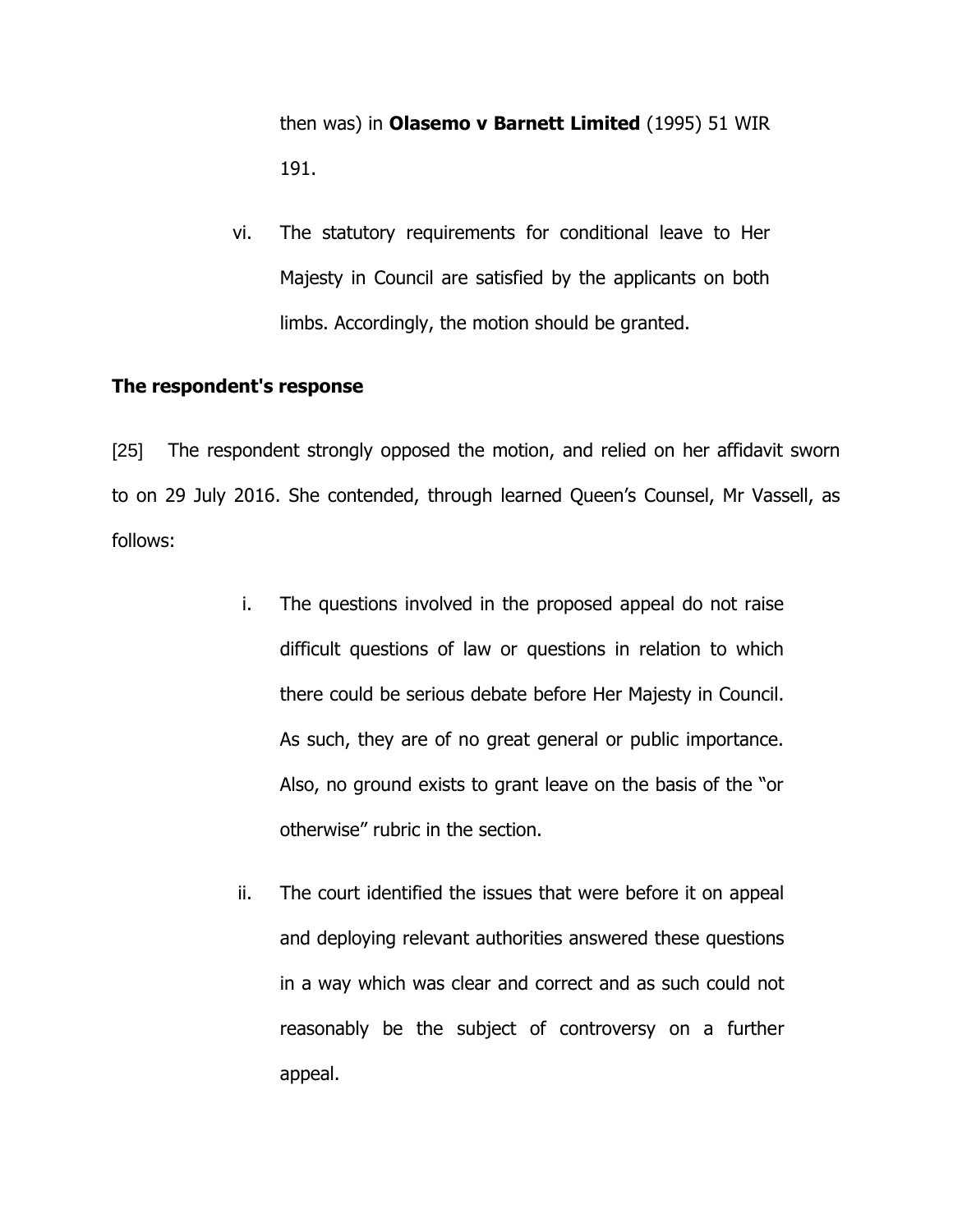- iii. It is correct that a nullity cannot be subsequently ratified and no issue was taken by the applicant with this aspect of the finding and there is nothing to suggest from the affidavit in support of the motion that it is proposed to contend to the contrary at the Privy Council, if leave is granted.
- iv. In relation to the issue whether the complaint was a nullity, incapable of ratification, on which issue was joined in the appeal and which leave is sought to argue in the Privy Council, there is really no scope for any reasonable argument that the court's analysis and conclusion on this issue are open to reasonable challenge.
- v. No question arises on the judgment of the court with respect to the nature of disciplinary proceedings nor with respect to the categories of persons by whom complaints can be filed and pursued. It is unarguable that the category of persons is set out in section 12 of the LPA. What was in issue on appeal was whether a complaint filed by someone who is neither an aggrieved person nor someone authorized by an aggrieved person at the time of filing is a nullity. Once it is found to be a nullity, there was no issue arising on appeal and ratification was not possible.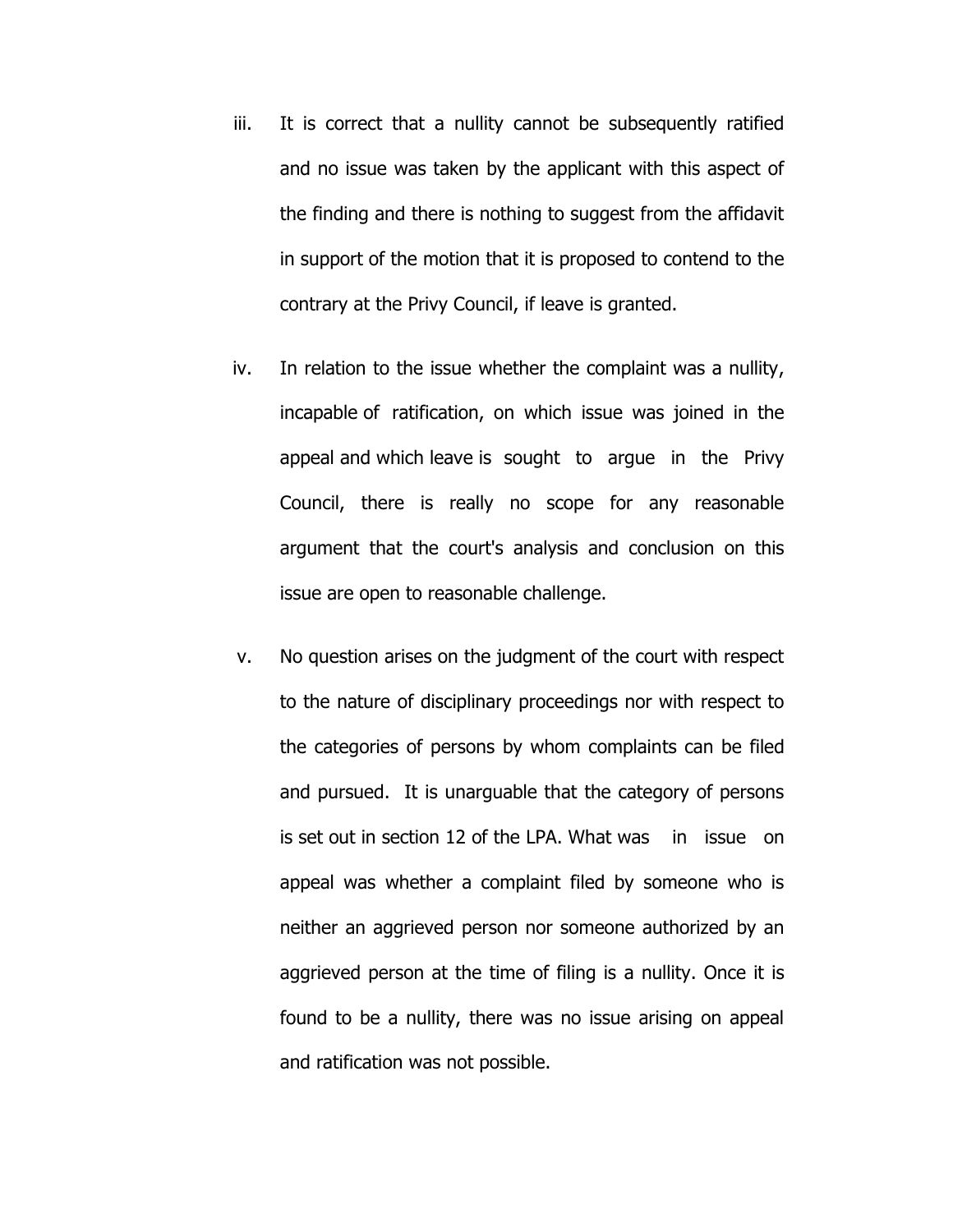- vi. The decision of the court did not flow from its observation on the issues raised by the applicant's proposed questions. The court's decision was based on the interpretation of the LPA and the application of well-known and settled principles regarding nullity and ratification in that context. The observation of the court on the matters raised by the applicant's questions arose from the issues in controversy between the parties and on which the decision of the Committee was based, but did not form the basis of the court's decision. In any event, the reasoning of the court in relation to those matters was reasonable and unassailable as a matter of law.
- vii. Although the issues in the appeal were being determined for the first time under the specific statute involved, the case is different from that with which the court was concerned in **Vehicles and Supplies**, and so the approach taken by the court in that case is not applicable to the circumstances of this case.
- viii. The motion should therefore be refused.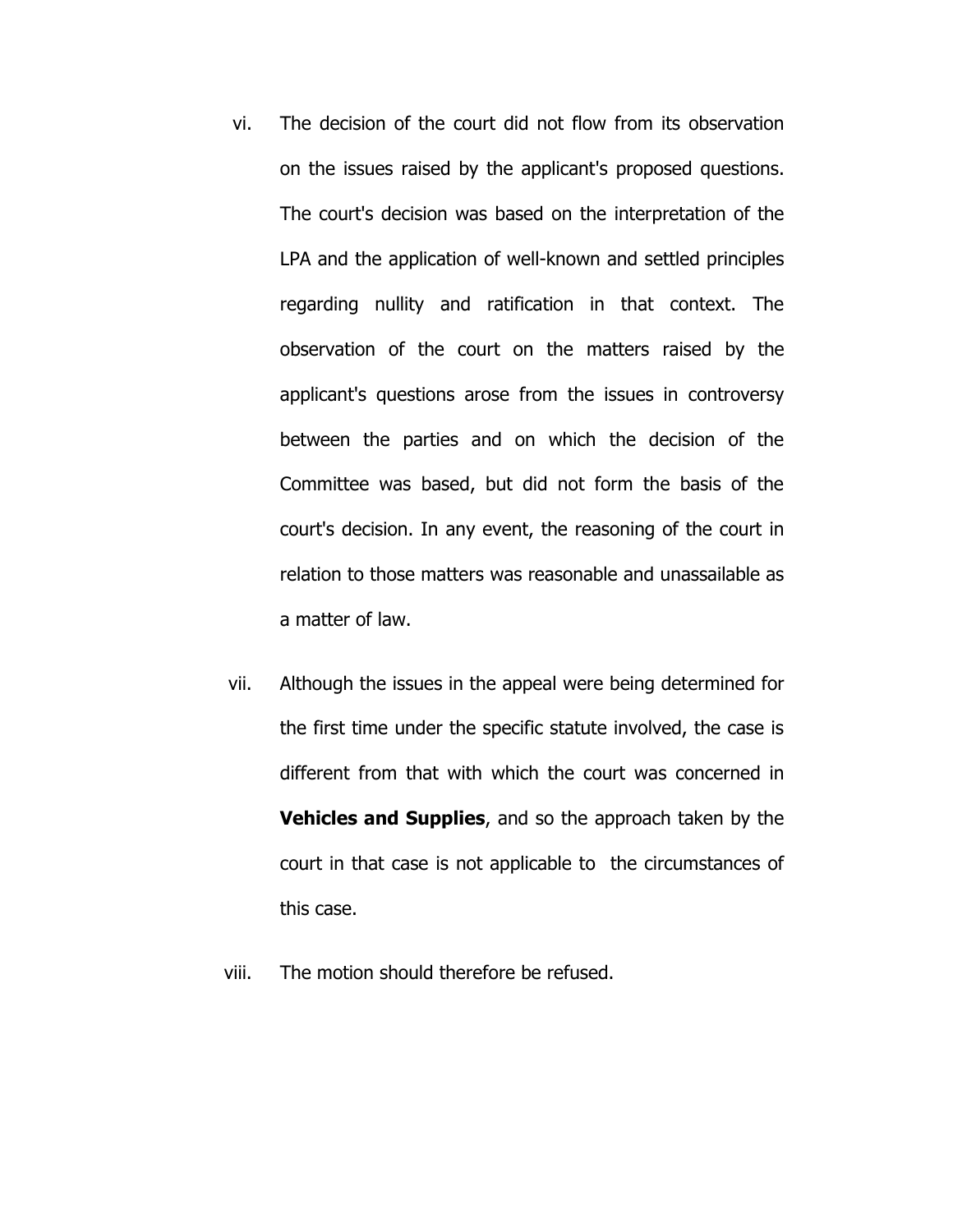## **Discussion**

[26] The motion for leave to appeal stood for determination on the application of section 110(2)(a) of the Constitution, which clearly establishes the requirements that must be satisfied for leave to appeal to Her Majesty in Council to be granted. This has been made absolutely clear in several authorities from this court, some of which have been cited by the parties in this case. See, for instance: **Georgette Scott v The General Legal Council (Ex-Parte Errol Cunningham)** (unreported), Court of Appeal, Jamaica, Supreme Court Civil Appeal No /2008, Motion No 15/2009, judgment delivered 18 December 2009; **Viralee Bailey-Latibeaudiere v The Minister of Finance and Planning and the Public Service and others** [2015] JMCA App 7; **National Commercial Bank Jamaica Limited v The Industrial Disputes Tribunal and Peter Jennings** [2016] JMCA App 27 and **Sagicor Bank Jamaica Limited (formerly known as RBC Royal Bank (Jamaica) Ltd formerly known as RBTT Bank Jamaica Ltd) v Marvalyn Taylor-Wright** [2016] JMCA App 34.

[27] The principles distilled from the relevant authorities may be summarised thus:

i. Section 110(2) involves the exercise of the court's discretion. For the section to be triggered, the court must be of the opinion that the questions, by reason of their great general or public importance or otherwise, ought to be submitted to Her Majesty in Council.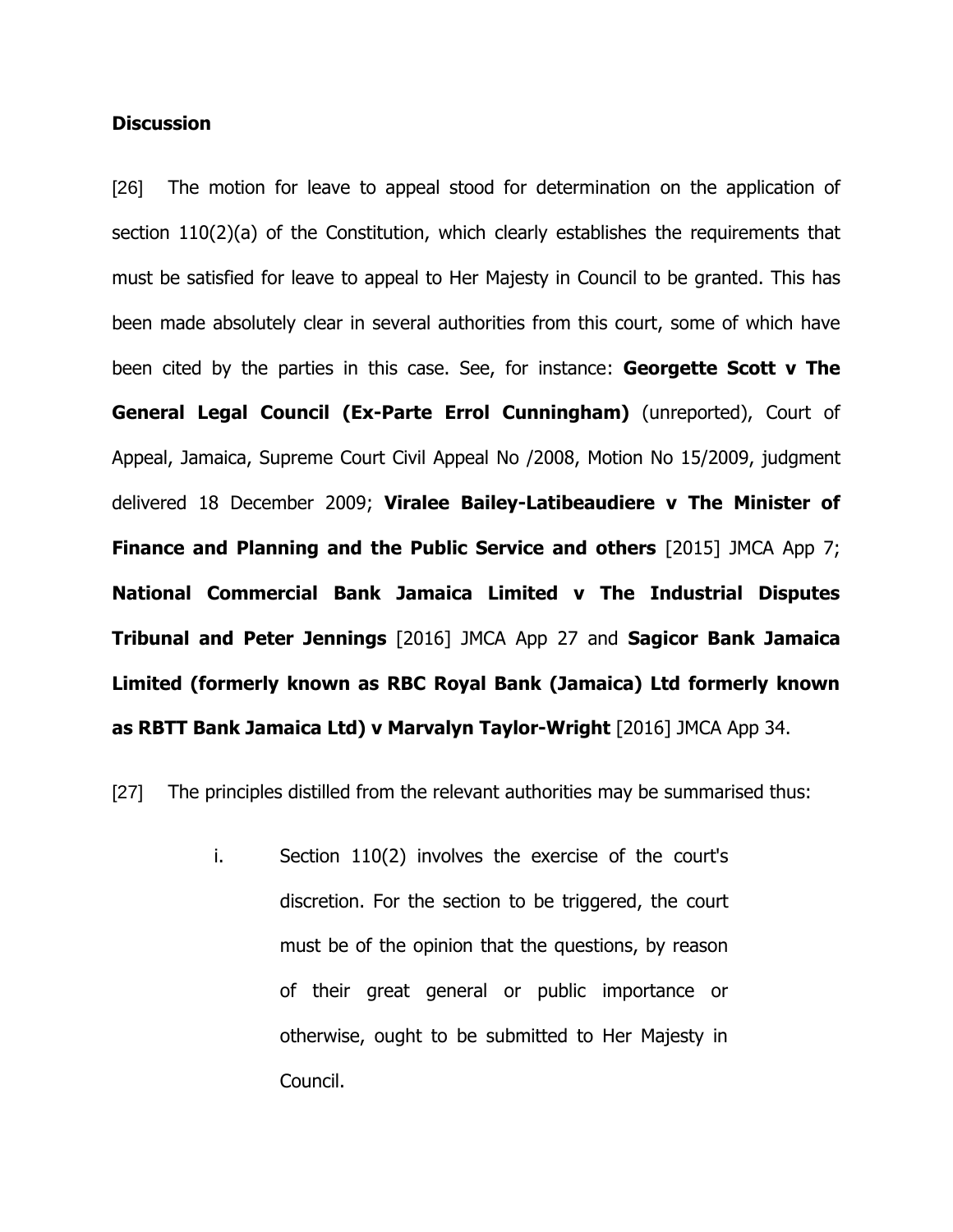- ii. There must first be the identification of the question involved. The question identified must arise from the decision of the Court of Appeal, and must be a question, the answer to which is determinative of the appeal.
- iii. Secondly, it must be demonstrated that the identified question is one of which it can be properly said, raises an issue, which requires debate before Her Majesty in Council. If the question involved cannot be regarded as subject to serious debate, it cannot be considered one of great general or public importance.
- iv. Thirdly, it is for the applicant to persuade the court that the question identified is of great general or public importance or otherwise.
- v. It is not enough for the question to give rise to a difficult question of law; it must be an important question of law or involve a serious issue of law.
- vi. The question must be one which goes beyond the rights of the particular litigants and is apt to guide and bind others in their commercial, domestic and other relations.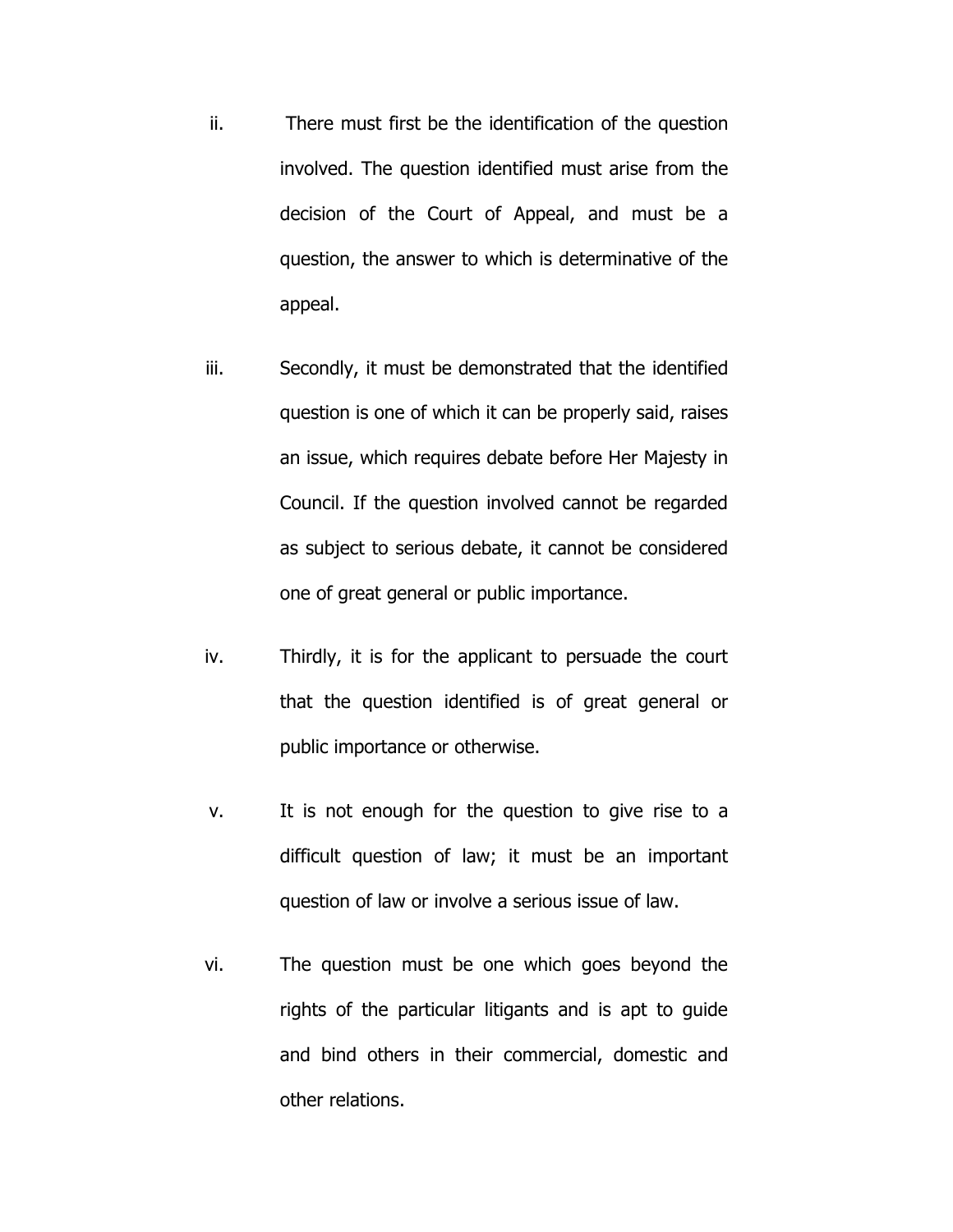- vii. The question should be one of general importance to some aspect of the practice, procedure or administration of the law and the public interest.
- viii. Leave ought not be granted merely for a matter to be taken to the Privy Council to see if it is going to agree with the court.
- ix. It is for the applicant to persuade the court that the question is of great general or public importance or otherwise.

[28] Having considered the facts of the instant case, the decision of the court in respect of which leave to appeal to Her Majesty in Council is being sought, the helpful submissions of counsel on both sides as well as the applicable law, I was propelled to the view that the respondent is, indeed, correct in her contention that the questions formulated by the applicant as being involved in the proposed appeal do not satisfy the requirements for leave to be granted for an appeal to Her Majesty in Council.

[29] The issue before the Committee, as a preliminary point, was simply whether Mrs Hartley was a person who could have brought the complaint against the respondent at the time she did, having not been clothed with the necessary authority to act as agent for Mr deCordova at the material time. The issue required a consideration and interpretation of section 12 of the LPA that sets out who can file a complaint under the Act. The court, upon a careful and detailed analysis of the relevant law, concluded that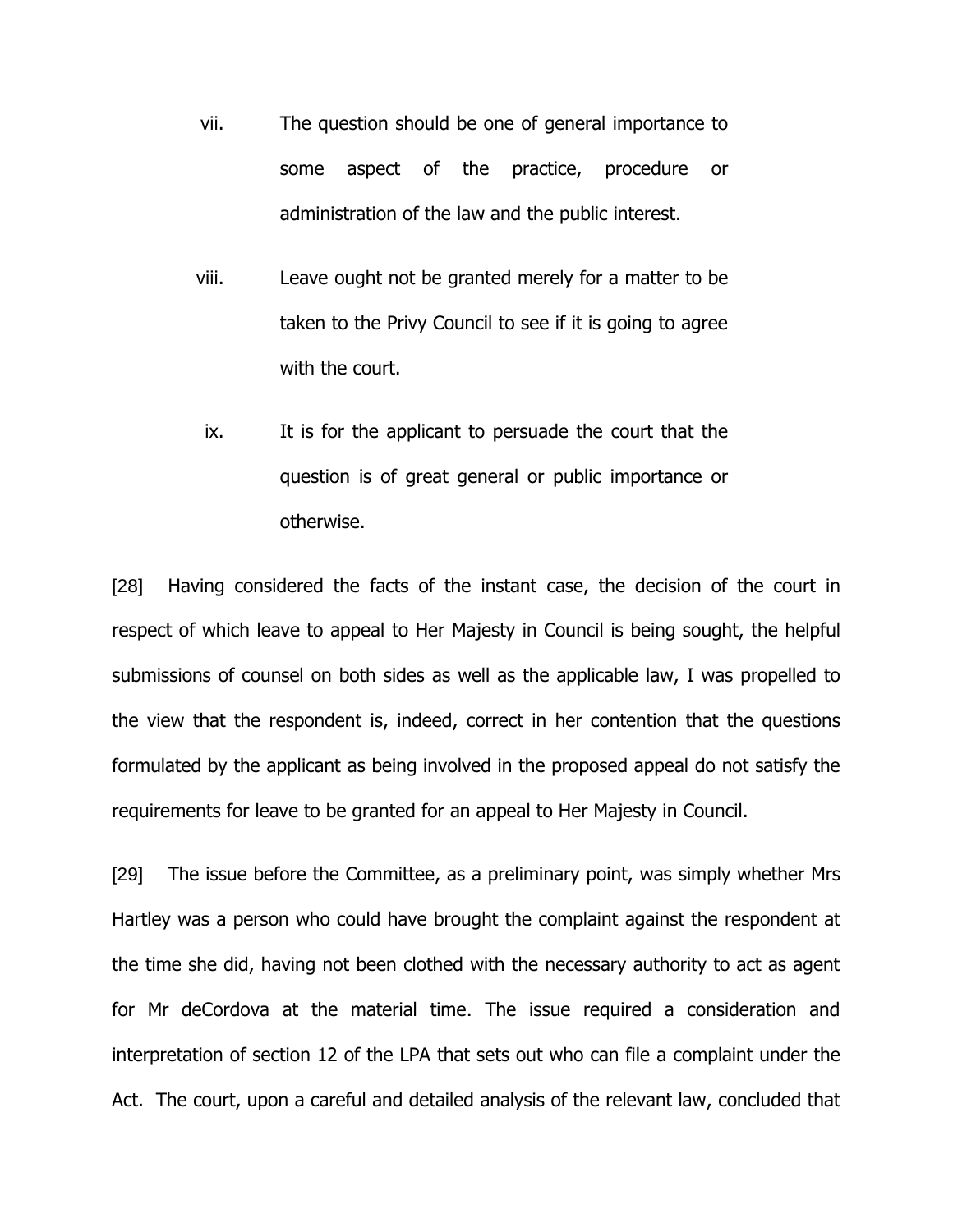on a literal reading of section 12, Mrs Hartley was not a person who could have lawfully filed a complaint at the time she did. The plain fact, as found by the court, is that she did not have the necessary locus standi in accordance with section 12 of the LPA to bring the complaint against the respondent. It follows logically then, based on the several authorities examined and accepted by the court, that the complaint she made without the requisite legal authority was a nullity.

[30] The law is well settled that a nullity cannot be revived by any subsequent act. It means then that a purported ratification cannot validate an act that is a nullity. Phillips JA's reasoning and conclusion, therefore, made it abundantly clear that the pivotal finding on which the decision stands is that that there had been a fundamental defect in the commencement of the proceedings because there was a failure to comply with the requirements of the statute relating to the commencement of disciplinary proceedings against the respondent. That failure, she concluded, did not constitute a mere irregularity but rendered the whole proceedings a nullity as described by Upjohn LJ in **Re Pritchard** and therefore, Mr deCordova's letters could not cure the defect (see paragraph [65] of the judgment).

[31] That was the core finding of the court, which was dispositive of the appeal. As Mr Vassell pointed out, and which is accepted, even if the applicant were to succeed on the questions proposed, the decision of the court would remain untouched because no challenge can be successfully posed, and none has been posed on this motion, to the conclusion that the complaint brought by Mrs Hartley was a nullity and that as a nullity, it could not be subsequently ratified by Mr deCordova.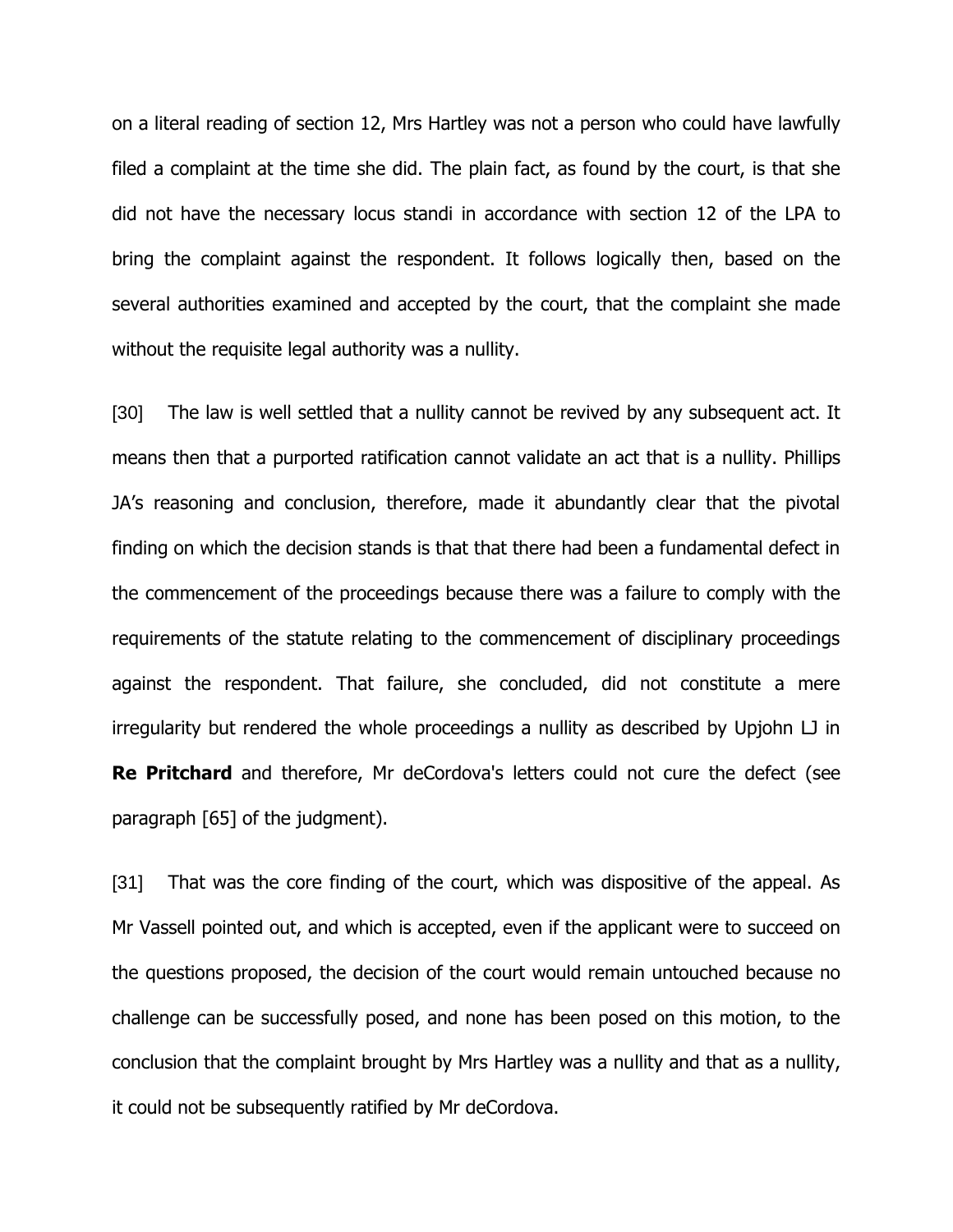[32] The learned judge of appeal had laid down that critical finding that was dispositive of the appeal before going on to observe that (i) the proceedings are clearly distinguishable from ordinary civil proceedings; (ii) they are governed specifically by the LPA; and (iii) they require the criminal standard of proof. The assertions do accurately reflect the law relating to these proceedings and seem quite unobjectionable in and of themselves. It seems, however, that the issue is being taken with what Phillips JA subsequently said after making the foregoing observations about the nature of the proceedings that:

> "I accept that if they were civil proceedings simpliciter, then an unauthorised act could be subsequently ratified, and if it were possible in the instant case it would have related back to the date of filing, and embraced the prima facie decision which had been made later. However, I am not of that view..."

[33] This view expressed by the learned judge of appeal has evidently informed the questions raised by the applicant as to whether the proceedings are quasi-criminal and for that reason, ratification would not apply. Her pronouncement, however, as to whether the proceedings are civil proceedings simpliciter or not, cannot reasonably be said to have given rise to any question arising from the decision of the court that would justify an appeal to Her Majesty in Council. The observations were evidently made concerning the nature of the proceedings because of the issues Phillips JA had identified at the outset as being in controversy between the parties on the appeal as well as based on the reasoning of the Committee in arriving at its ruling that the action of Mrs Hartley was ratified by Mr deCordova.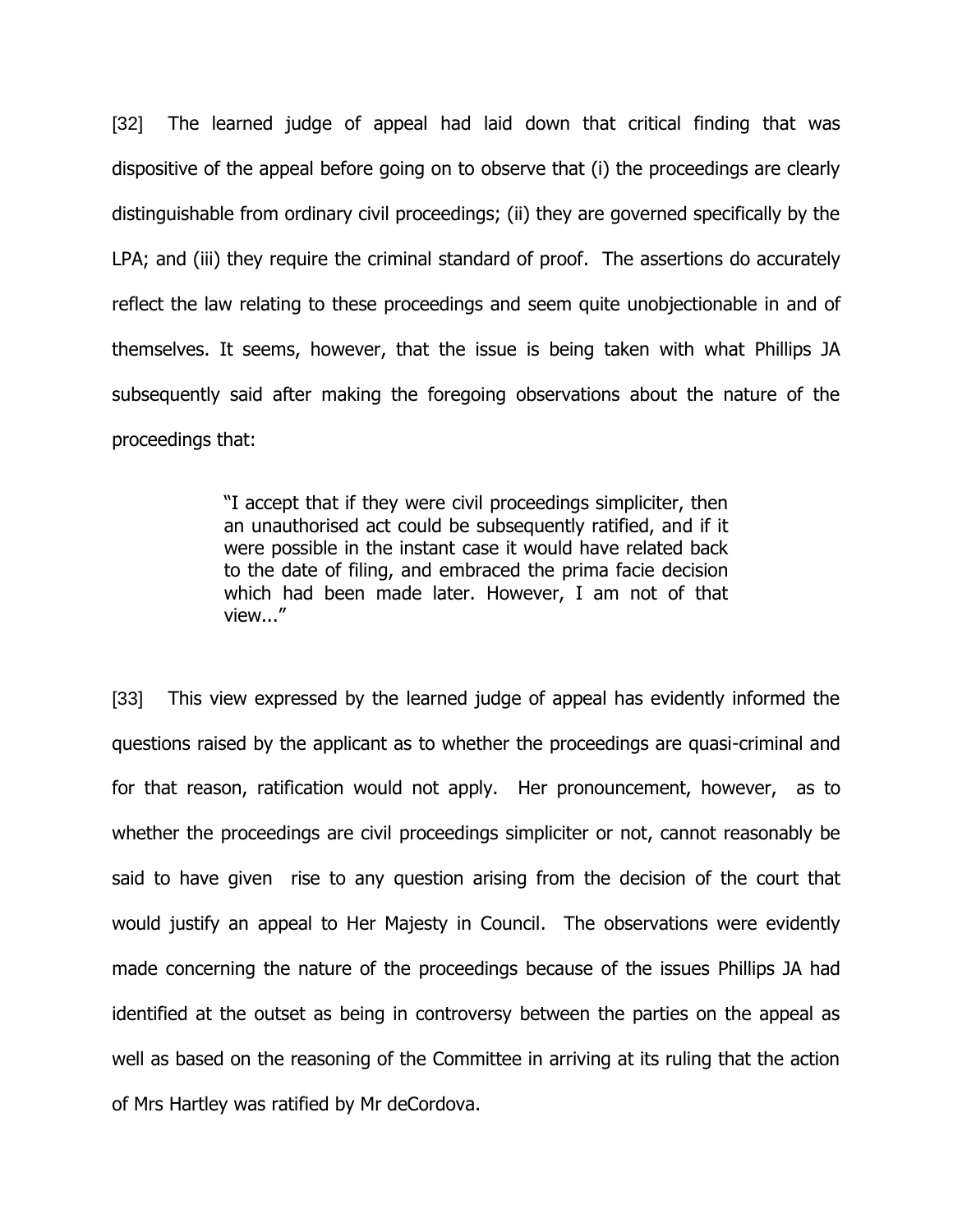[34] The Committee, in concluding that ratification applied to validate the complaint of Mrs Hartley, had clearly followed the line of reasoning that the principles applicable to ordinary civil proceedings were applicable to the proceedings before them. Phillips JA deferred from that view but that was by no means determinative of the question the court had to resolve and was not the fulcrum of the decision. This is quite evident from what Phillips JA went on to further explain, after commenting on the special features of the proceedings before the Committee, that: "... B]ased on all that I have stated, the proceedings were void as initiated and therefore ineffectual *ab initio* and could not be subsequently ratified". The reason for her conclusion, which was what formed the basis of the decision of the court, was that there was a fundamental defect in the commencement of the proceedings, resulting from non compliance with the provisions of the statute in the laying of the complaint by Mrs Hartley. The problem she identified that rendered the proceedings a nullity and ratification as being inapplicable did not result from the nature of the proceedings.

[35] Similarly, in paragraph [57], Phillips JA, having reviewed the relevant authorities, proceeded to make the point that it is clear from the *ratio decidendi* of the case of **Bowyer, Philpott & Payne Limited v Mather** that the doctrine of ratification operates differently in public law than in private law. She then stated:

> "In my view, in disciplinary proceedings which have as their raison d'etre the protection of the interests of members of the public, while maintaining standards in the legal profession, the intention of the legislature is made manifest that initiation of proceedings should not be lightly undertaken as the statute mandates that only certain persons can do so."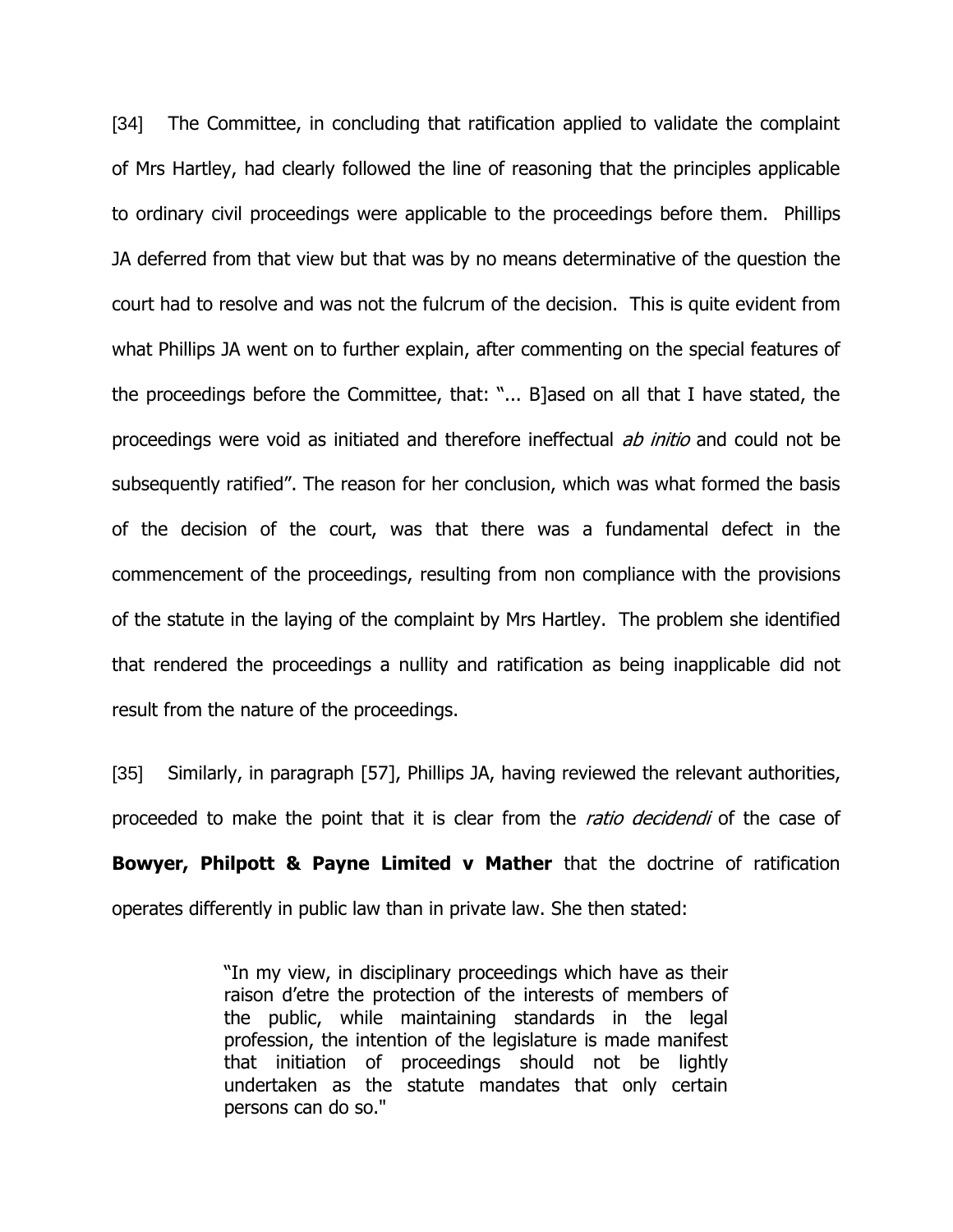[36] Again, this comment by Phillips JA seems to be what has given rise to some of the questions proposed by the applicant concerning the private law/ public law dichotomy and the question of ratification. However, it is difficult to see how it could seriously be argued that the comment the learned judge of appeal made in the context she did, is objectionable as a matter of law, so as to give rise to a serious issue worthy of debate before Her Majesty in Council. In addition, the view she expressed that disciplinary proceedings of the type before the Committee sound in public law because of the public interest component in such proceedings, does not constitute the basis of the decision arrived at that the complaint could not be ratified. The questions formulated by the applicant for the purpose of determining the applicability of ratification to public law, as distinct from private law, cannot fairly be said to have arisen from the decision of the court.

[37] It therefore means that the questions posed by the applicant are merely tangential to the decision of the court and would only be, at the highest, of passing academic interest, were they to be allowed to be submitted to the Privy Council. The response to them, even if most favourable to the applicant, would certainly not be determinative of the appeal on the merits.

[38] The argument advanced on behalf of the applicant that the circumstances in this case are similar to what obtained in **Vehicles and Supplies** in which this court granted leave to appeal to Her Majesty in Council is not accepted. There is no question arising from the decision, and which has been proposed by the applicant, that seeks to bring into focus the proper interpretation of section 12 of the LPA. The court's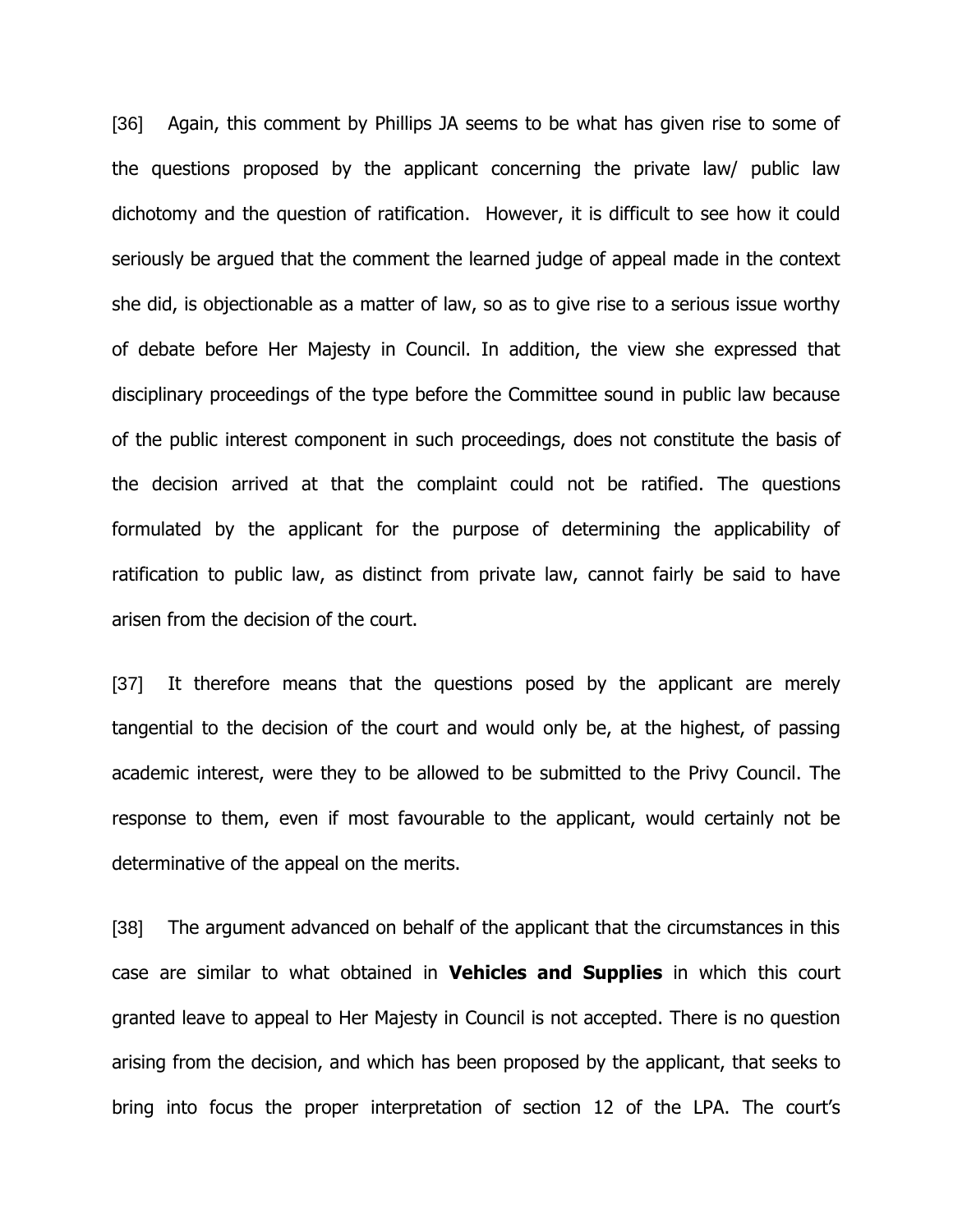interpretation of the relevant provision of the LPA as to who may bring a complaint within the statute is not challenged, and is, indeed, unchallengeable. The court, in resolving the single question for determination before it, paid due regard to clear and compelling authorities, even though those authorities did not specifically involve disciplinary proceedings. Although the court may have been deciding the question in issue for the first time, and so there was no direct authority on the subject that was available to it, the decision has not given rise to any issue of great general or public importance that warrants debate before Her Majesty in Council.

[39] Accordingly, the contention of the applicant that conditional leave to appeal to Her Majesty in Council should be granted, on the basis that the decision of the court has given rise to questions of great general or public importance, is rejected.

## **Whether the questions ought 'otherwise' to be submitted to Her Majesty in Council**

[40] Another legitimate basis for leave to be granted for an appeal to Her Majesty in Council is under the rubric of "or otherwise" contained in section 110(2)(a). See, for instance, **Olasemo v Barnett Limited** and **Sagicor Bank Jamaica Limited v Marvalyn Taylor-Wright**. Wolfe JA (as he then was) explained in **Olasemo v Barnett Limited** at page 201 that the phrase "or otherwise" was included by the legislature "to enlarge the discretion of the court to include matters which were not necessarily of great general or public importance, but which in the opinion of the court may require some definitive statement of the law from the highest judicial authority of the land". The phrase, he continued, "does not per se refer to interlocutory matters.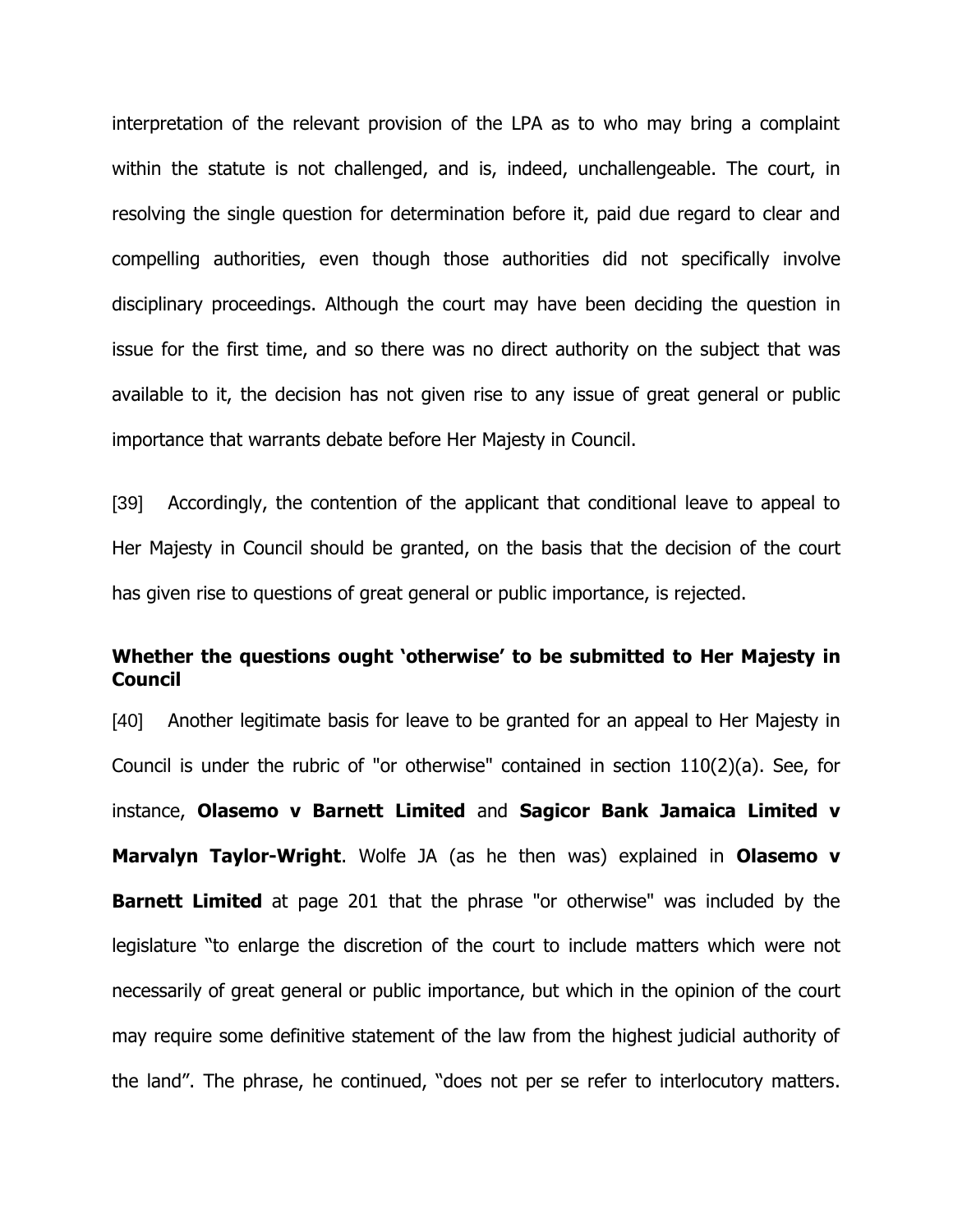The phrase 'or otherwise' is a means whereby the Court of Appeal can, in effect, refer a matter to their lordships' Board for guidance on the law".

[41] Having given due consideration to the submissions made on behalf of the applicant on this limb of the provision, as well as the counter-arguments of the respondent, I have found it difficult to accept that there is anything in the decision of the court that has raised any issue "which requires some definitive statement of the law from the highest judicial authority of the land" or which requires guidance from Her Majesty in Council.

[42] Accordingly, there is nothing in all the circumstances to bring the case within the rubric of "or otherwise" so that conditional leave may be granted on this alternative basis as contended by Mr Hylton QC, on the applicant's behalf.

#### **Conclusion**

[43] The applicant has failed to demonstrate to the satisfaction of this court that there is any question of great general or public importance or otherwise that has arisen from the decision of this court that should be referred to Her Majesty in Council. Accordingly, the criterion laid down by section 110(2)(a) of the Constitution for conditional leave to be granted was not satisfied by the applicant. For the foregoing reasons, I concur with the views of my sisters that the motion should be refused and that the order detailed at paragraph [3] be made.